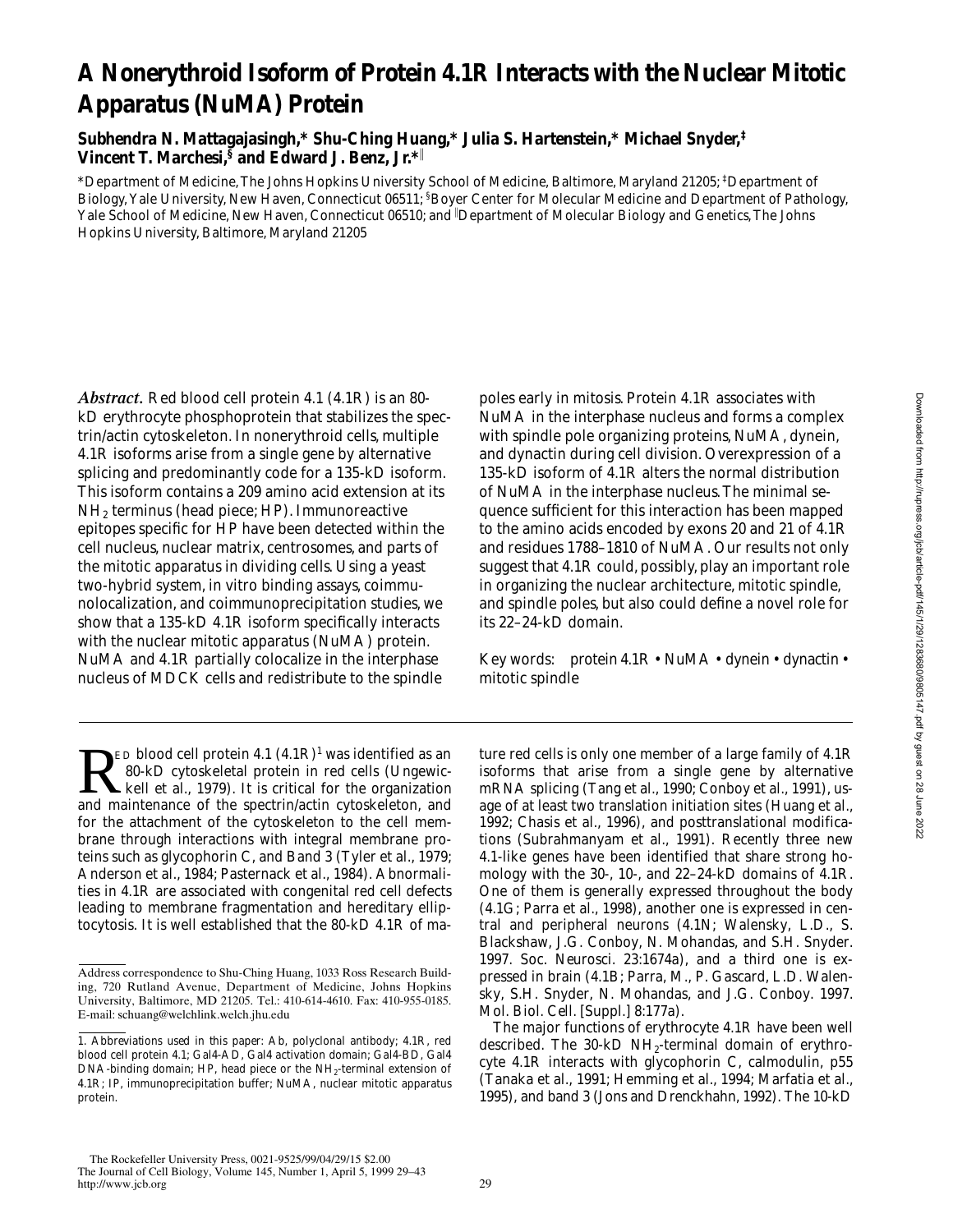domain contains binding sites for spectrin and actin complexes (Correas et al., 1986; Discher et al., 1993; Horne et al., 1993). Purified 4.1R also interacts specifically with tubulin (Correas and Avila, 1988) and myosin (Pasternack and Racusen, 1989).

Isoforms of 4.1R are widely expressed in many tissues and are phylogenetically conserved. They are heterogeneous with regard to molecular mass, abundance, and cellular localization (Cohen et al., 1982; Granger and Lazarides, 1984, 1985; Anderson et al., 1988). Western blots of many types of mammalian and avian cells revealed 4.1R immunoreactive epitopes in protein species ranging from 30 to 210 kD (Granger and Lazarides, 1984; Anderson et al., 1988) in nucleated erythroid and nonerythroid cells. In contrast to the strict peripheral localization of 4.1R in mature red cells, 4.1R isoforms in nucleated cells are concentrated at points of cell–cell or cell–matrix contact, along stress fibers, on cytoplasmic matrixlike structures (Cohen et al., 1982; Lue et al., 1994), and perinuclear regions such as centrosomal and Golgi structures (Leto et al., 1986; Chasis et al., 1993). Several groups have also documented the presence of 4.1R isoforms in centrioles and the nucleus (Madri et al., 1988; De Carcer et al., 1995; Krauss et al., 1997a,b). 4.1R isoforms have also been observed as a component of the nuclear matrix of mammalian cells (De Carcer et al., 1995; Krauss et al., 1997b). Transcriptiondependent redistribution of nuclear 4.1R to SC35-enriched nuclear domains suggests that 4.1R, in the nucleus, may be involved in splicing processes (Lallena and Correas, 1997). Also isoforms of 4.1R in the nucleus have been postulated to be significant contributors to nuclear architecture and serve as structural elements (Krauss et al., 1997b).

Our earlier observation (Marchesi, V.T., S. Huang, T.K. Tang, and E.J. Benz, Jr. 1990. *Blood.* 76:12a) and those of Krauss et al. (1997b) showed that 4.1R is located in the nucleus during interphase and it rapidly redistributes to the developing spindle poles when the nuclear envelope dissembles in prometaphase, a characteristic of nuclear matrix proteins that leave the nucleus during interphase/ mitosis transition to become structural components of the mitotic apparatus, seen both in mammalian cells (for review see He et al., 1995) and *Drosophila* (Saunders et al., 1997). The multiplicity of 4.1R isoforms combined with the diversity of possible protein–protein interactions suggests that individual 4.1R isoforms may have specific and discrete functions. However, little is known about the cytochemistry, biochemical functions, or physiologic importance of 4.1R isoforms other than in red cells.

To understand the function of 4.1R isoform(s) in nonerythroid cells, we searched for proteins that interact with the 135-kD 4.1R. This isoform arises from alternative mRNA splicing resulting in the addition of 209 amino acids to the  $NH<sub>2</sub>$ -terminal end of erythrocyte 4.1R (HP; Tang et al., 1990). We performed a yeast two-hybrid screen of a human brain cDNA library using 135-kD isoform of 4.1R as a bait and isolated several clones encoding the COOH-terminal domain of nuclear mitotic apparatus (NuMA) protein, a protein known to augment organization and stabilization of the mitotic spindle. NuMA was suggested to stabilize the parallel arrays of microtubules that emerge from the centrosomes early in mitosis (Yang and Snyder, 1992). During the transition from mitosis to

interphase, NuMA may have a role in stabilizing the tethering of chromosomes to each spindle pole and/or provide structural support to the nucleus during the complex reassembly process (Kallajoki et al., 1991; Compton and Cleveland, 1993).

We report here that a 135-kD 4.1R isoform associates with NuMA in vivo and partially colocalizes at different stages of the cell cycle. This isoform also associates with NuMA, cytoplasmic dynein, and dynactin during cell division. Furthermore, its overexpression leads to alteration in the intracellular localization of NuMA in interphase. The later proteins are involved in tethering the microtubules at the spindle poles and are essential for mitotic spindle pole stabilization. Therefore, our results imply strongly that a nonerythroid 4.1R isoform may have a role in cell division.

# *Materials and Methods*

#### *Antibody Production*

Antiserum to synthetic peptides of segments of 10 kD (MESVPEPRPS-EWDK), 22–24 kD (GVLLTAQTITSETPSSTTTTKITKC, exon 19) domain, or to the recombinant HP of 4.1R (anti-HP 4.1) was produced. Antisynthetic peptide antibodies were prepared and purified as described earlier (Leto et al., 1986). The DNA fragment containing the coding sequence for the 209 amino acids of HP of 4.1R was fused in frame to GST by using pGEX-2T vector, expressed in *Escherichia coli*, and purified on glutathione-Sepharose 4B beads according to the manufacturer's recommendations (Pharmacia Biotech Inc.). Aliquots of GST-HP 4.1 fusion protein were mixed with complete Freund's adjuvant and injected subcutaneously into New Zealand White male rabbits. 4 wk later the rabbits were given a booster dose of incomplete adjuvant. Sera were collected by bleeding through ear vein and were cleared by centrifugation. The sera were purified on immunoaffinity columns using resins covalently crosslinked to the fusion peptide used for immunization. The purified antibodies were eluted from the columns with 0.1 N acetic acid, neutralized, and dialyzed against 0.1 M borate buffer, pH 8.0.

Anti-NuMA antibodies (raised in rabbit) used in this study were previously characterized (Yang and Snyder, 1992). In some experiments, an anti-NuMA mAb (Oncogene) was also used. The anti-Na<sup>+</sup>-K<sup>+</sup>-ATPase  $\alpha$ 1 polyclonal antibody (Ab) used was described previously (Zahler et al., 1993). Antidynein mAb (intermediate chain, clone 70.1), anti-actin mAb, antispectrin ( $\alpha$  and  $\beta$ ) mAb, and anti- $\gamma$ -tubulin Ab were purchased from Sigma Chemical Co. Anti-p150glued mAb (the largest subunit of dynactin) was purchased from Transduction Laboratories. Antipericentrin Ab and anticalmodulin mAb were purchased from BAbCO and Zymed Laboratories, Inc., respectively.

### *Plasmid Construction*

cDNAs were generated by restriction digestion of 4.1R cDNAs (Tang et al., 1988) or by PCR using an amplification kit (Promega Corp.) and a thermocycler (PCR System 480; Perkin-Elmer Corp.). For the full-length (135-kD) 4.1R construct, the SmaI and BglII fragment from pTM-Full was subcloned into the SmaI and BamHI site of pAS2-1. For subcloning the 80-kD 4.1R or its different domains, DNA sequences were PCR amplified from 135 kD/PTM-Full or 80 kD/pEry-1,2,3 (Tang et al., 1988) using custom oligonucleotide primers (Genosys Biotechnologies) designed with SalI and PstI sites at their 5' or 3' ends, respectively. The primers designed for generation of 4.1R domains (see Fig. 1 A and GenBank/EMBL/DDBJ under accession number J03796) were as follows: Hp/pAS2-1 (47–69/651– 673), 30 kD/pAS2-1 (674–696/1539–1461), 16 kD/pAS2-1 (1462–1484/ 1762–1784), 10 kD/pAS2-1 (1785–1807/1900–1922), and 22–24 kD/pAS2-1 (1923–1942/2354–2374). The amplified cDNAs were digested with SalI and PstI, purified, and cloned into SalI and PstI sites of Gal4 DNA-binding domain vectors, pGBT9 or pAS2-1, by standard methods.

Different NuMA constructs containing the NuMA cDNA corresponding to NH2-terminal domain (308–878), coiled-coil domain (877–5335), or COOH-terminal domain (5356–6720) were cloned in frame with Gal4 transactivation domain in vector pACTII. The 135-kD/GST fusion construct was generated by subcloning the EcoRI and SalI insert of 135 kD/ pAS2-1 into EcoRI and SalI sites of pGEX-6P1 (Pharmacia Biotech Inc.).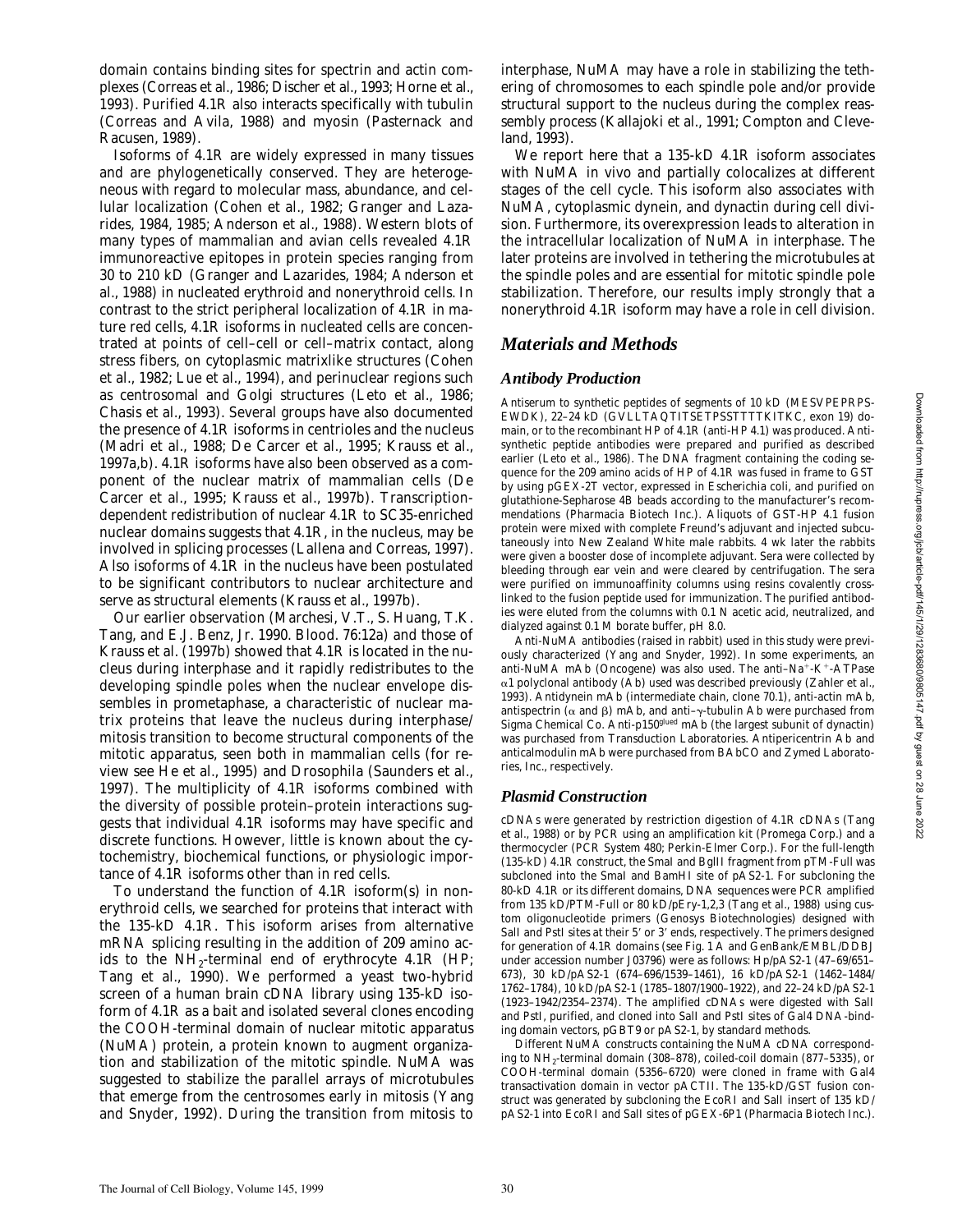For 80 kD/GST and its different domains in GST vector pGEX-6P1, custom primer sets with the same sequences used for Gal4 DNA-binding domain (Gal4-BD) constructs, except with EcoRI or SalI at their 5' or 3' ends, were used to amplify the corresponding cDNA sequences, digested with EcoRI and SalI, and were subcloned in frame into pGEX-6P1. The  $135^{++}$ kD/GFP construct was generated by cloning a human 4.1R cDNA containing all exons (Baklouti et al., 1997) except exons 3, 14, 15, 17a/a' and 17b in frame into KpnI and BamHI sites of pEGFP-C1 (CLONTECH Laboratories). NuMA/TOPO constructs containing sequences corresponding to 5356–6561 (NuMA1/TOPO), 5356–5929 (NuMA2/TOPO), or 5752–6561 (NuMA3/TOPO) of NuMA (available from GenBank/EMBL/ DDBJ under accession number Z11584) were amplified with addition of the Kozak consensus sequence and the translation initiation site (GC-CACCATG) incorporated into the 5' end and a stop codon at the 3' end. The amplified fragments were cloned into pCR®-Blunt II-TOPO vector (Invitrogen Corp.). To ensure correctness of the reading frame, the 5'junction of each construct was sequenced using a sequencing kit (sequenase v. 2.0; Amersham Corp.).

Deletion constructs representing different exons of the 22–24-kD domain of 4.1R were derived from 22–24 kD/pAS2-1 by using custom oligonucleotide primers as above, and were cloned into SalI and PstI sites of pGBT9. The primers (see Fig. 3 A and GenBank/EMBL/DDBJ under accession number J03796) used were as follows: exons 17–21/pGBT9 (1923–1942/2354–2374), exon 18–21/pGBT9 (1963–1981/2354–2374), exon 18–20/pGBT9 (1963–1981/2275–2295), exon 18–19/pGBT9 (1963–1981/ 2175–2194), exon 19/pGBT9 (2093–2112/2175–2194), exon 20/pGBT9 (2195–2217/2275–2295), exon 21 (2276–2298/2354–2374), and exon 20–21 (2195–2217/2354–2374). The construct exon 19–21/pGBT9 was made by a two-step PCR using the primer set (2093–2112/2164–2194 and 2276–2285) and (2185–2194 and 2276–2296/2354–2374) for the first round of amplification. The primary PCR products were annealed and the second round of PCR was done with the 5'and 3' primers (2093-2112/2354-2374). The constructs exon 21 (amino acids 762–775)/pGBT9 and exon 21 (amino acids 745–761)/pAS2-1 were derived from 22–24 kD/pAS2-1 by using the SmaI and StyI sites, respectively. Different deletion constructs of NuMA were derived from NuMA 1476–2115/pACT2 or NuMA 1697–2115/ pACT2 (see Fig. 1 B and GenBank/EMBL/DDBJ under accession number Z11584). The plasmids were digested with BglII, the fragment of interest was purified, digested with the available restriction enzyme at the 3' site of interest, and blunt-ended. Afterwards, the cDNA fragments were digested with EcoRI, purified, and cloned into pACT2 at the EcoRI and blunt-ended XhoI sites. The NuMA 1788–1832/pACT2 construct was derived from NuMA 1697–2115/pACT2 using custom oligonucleotide primers (5621–5647 and 5736–5758, these data are available from GenBank/ EMBL/DDBJ under accession number Z11584) designed with EcoRI and XhoI site at their 5' or 3' ends, respectively, as above. The authenticity of all deletions was confirmed by dideoxy sequencing in both directions.

### *Yeast Two-Hybrid Assay*

The Gal4-based MATCHMAKER two-hybrid system II of CLONTECH Laboratories, Inc. was followed for the yeast two-hybrid assays. Plasmid vectors, pAS2-1 or pGBT9, and pACT2, encoding the Gal4-BD and Gal4 activating domain (Gal4-AD), respectively, were used to express hybrid proteins. To screen for proteins that interact with 4.1R in yeast two-hybrid system, a human brain cDNA library in Gal4-AD vector pACT2 was screened using either the full-length 4.1R (135-kD) or the 22–24 kD of 4.1R cloned into Gal4-BD vector (see plasmid construction section for details) as the bait. Positive clones were tested further for specificity by cotransformation into Y190 either with 4.1R 135 kD/pAS2-1, 22–24 kD/ pAS2-1, or with pAS2-1 alone. DNA from positive clones were isolated, the Gal4-AD plasmids were recovered in bacteria strain HB 101, and sequenced by dideoxy method as above. For domain mapping, plasmids carrying respective inserts fused to Gal4-BD or Gal4-AD were cotransformed into yeast, and were assayed for  $\beta$ -galactosidase activity on nitrocellulose filters as described in CLONTECH Laboratories' manual.

#### *In Vitro Binding Assay*

The in vitro transcription/translation of NuMA/TOPO was performed using the TNT® coupled (reticulocyte lysate system; Promega Corp.) in the presence of [<sup>35</sup>S]methionine to radiolabel newly synthesized proteins. Equal amounts of the labeled NuMA proteins were incubated with affinity-purified GST/4.1R fusion proteins coupled to glutathione-Sepharose beads for 1 h at 4°C in binding buffer (50 mM potassium phosphate, pH 7.3, 150 mM NaCl, 2.7 mM KCl, 4  $\mu$ g/ml aprotinin, 4  $\mu$ g/ml leupeptin, 4

 $\mu$ g/ml antipain, 12.5  $\mu$ g/ml chymostatin, 12  $\mu$ g/ml pepstatin, 130  $\mu$ g/ml  $\epsilon$ -amino caproic acid, 200  $\mu$ g/ml  $p$ -NH<sub>2</sub>-benzamidine, and 1 mM PMSF). After incubation, the immobilized NuMA-4.1R complex was washed five times with binding buffer in the presence of 1% Triton X-100, once with the binding buffer plus 1% Triton X-100, 2 M urea and 100 mM glycine, and once with the binding buffer. The bound protein complex was subjected to analysis on a 15% or 18% SDS-PAGE, treated with Enlightning (NEN Life Science), and visualized by fluorography.

#### *Cell Culture, Transfection, and Synchronization*

HeLa (ATCC CCL 2, human cervix epitheloid carcinoma) and MDCK (ATCC CRL 1772, Madin-Darby canine kidney) cells were grown in DME supplemented with 10% heat-inactivated FBS (GIBCO BRL). The cDNA encoding the full-length 4.1R (80 kD 4.1R [Baklouti et al., 1997] containing HP without exon 3) in  $pEGFP-C1$  vector  $(135^{+1}kD/GFP)$  or the vector pEGFP-C1 was transiently transfected into HeLa cells using LipofectAmine reagent following the manufacturer's procedure (GIBCO BRL). The  $135^{+1}$ kD/GFP cDNA contained all of the known 4.1R exons except exon 3 and the tissue-specific exons 14, 15, 17a/a', and 17b. Cells in a 100-mm<sup>2</sup> dish were transfected for 16 h, the GFP- or  $135^{++}$ kD/GFPtransfected cells were sorted using a FACStar® cell sorter to avoid the untransfected cell population overgrowth, and the transfected cells were collected. The sorted cells were plated on poly-D-lysine–coated coverslips and the samples were taken daily for 5 d, fixed, and processed for immunofluorescence staining. The transfected cells were immunofluorescencestained using Texas red–conjugated anti–mouse IgG, anti-NuMA mAb, and TO-PRO-3 (for DNA staining), and were examined for the presence of 135<sup>++</sup>kD/GFP fusion protein, Texas red, and Cy 5 fluorescence in individual cells.

Highly enriched mitotic HeLa cells were prepared by synchronization of the cells at G1/S boundary of the cell cycle by double thymidine block (O'Conner and Jackman, 1995). Cells were grown in complete medium for 4 h and the mitotic population was enriched by addition of  $0.25 \mu\text{g/ml}$ of nocodazole for 6 h. Afterwards, cells were washed twice with complete medium, allowed to grow for 90 min in complete medium, and were collected by mitotic shake-off.

### *Subcellular Fractionation and Western Blotting*

Expression of 4.1R and NuMA at protein level in MDCK cells was documented by Western blotting. Cytoplasmic-, nuclear-, and nuclear matrixprotein fractions were prepared as described (Mattagajasingh and Misra, 1996). The protein contents were determined using a protein determination kit (Pierce Chemical Co.). 20  $\mu$ g of protein from each fraction was analyzed on 8–12% SDS-polyacrylamide gels (National Diagnostics Inc.). NuMA and 4.1R were detected by Western blotting using 1:500 dilution of anti-HP 4.1 or anti-NuMA antibodies as described earlier (Mattagajasingh and Misra, 1996) except that HRP conjugated goat anti–rabbit IgG and an ECL detection kit (Amersham Corp.) were used.

#### *Coimmunoprecipitation and Immunoblotting*

Coimmunoprecipitation of 4.1R and NuMA was performed using MDCK nuclear extracts. Nuclei were purified as described (Mattagajasingh and Misra, 1996), resuspended in coimmunoprecipitation (IP) buffer (25 mM Tris-HCl, 100 mM NaCl, 1 mg/ml BSA, 0.2 mM EDTA, 5 mM iodoacetamide,  $0.05\%$ [wt/vol] SDS, 4 µg/ml aprotinin, 4 µg/ml leupeptin, 4 µg/ml antipain, 12.5  $\mu$ g/ml chymostatin, 12  $\mu$ g/ml pepstatin, 130  $\mu$ g/ml  $\epsilon$ -amino caproic acid, 200 mg/ml *p*-amino-benzamidine, and 1 mM PMSF, pH 7.5), and given 20 strokes in a tight-fitting glass homogenizer. The nuclear homogenate was centrifuged at 10,000  $g$  for 10 min at  $4^{\circ}$ C, and the supernatant was used for coimmunoprecipitation. Preimmune serum (rabbit) equivalent to 30  $\mu$ g IgG was added to 1 mg of nuclear proteins and incubated for 2 h at 4°C, followed by the addition of 200  $\mu$ l of a 50% suspension of protein A-Sepharose 6 MB (Pharmacia) in IP buffer for 2 h at 4°C. The supernatant was collected by centrifugation at 5,000  $g$  for 5 min at  $4^{\circ}$ C and equally split into five tubes. Preimmune serum, affinity-purified anti-HP 4.1 Ab, anti-NuMA mAb, mouse IgG, or anti-p53 mAb containing 4  $\mu$ g IgG were added to different tubes and incubated for 2 h at 4°C. Protein A–Sepharose 6 MB (100  $\mu$ l of a 50% suspension) was added and incubated as above.

For immunoprecipitation using mitotic HeLa extracts, cells were homogenized as above in IP buffer containing 170 mM NaCl, 2% Nonidet P-40, 0.1% (wt/vol) SDS, and 5 mM iodoacetamide. After centrifugation at 10,000  $g$  for 10 min at  $4^{\circ}$ C, the supernatant was used for immunoprecip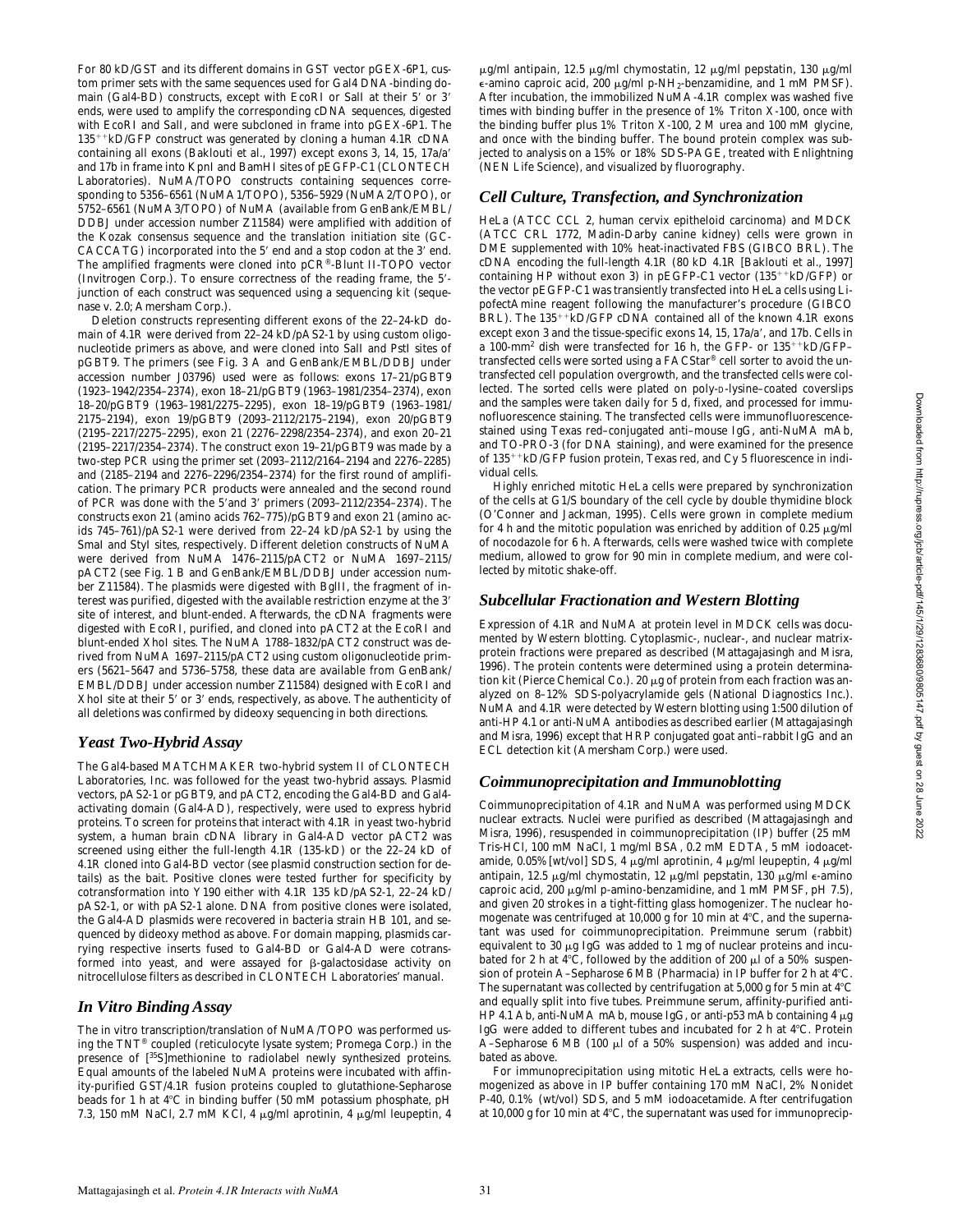itation using 4 µg each of anti-NuMA mAb, anti-HP 4.1 Ab, antidynein mAb, anti-p150glued mAb, anti-p53 mAb (an irrelevant antibody), mouse IgG or preimmune serum (rabbit), as above. After incubation with protein A–Sepharose, the samples were centrifuged for five min at 5,000 *g* at 4°C, and washed 5-10 times in 900  $\mu$ l of IP buffer containing 1% Nonidet P-40 and 5 mM iodoacetamide. The samples were resuspended in 60  $\mu$ l of SDS sample buffer (62.5 mM Tris-HCl, 10% glycerol, 2% [wt/vol] SDS, 5% 2-mercaptoethanol, and 10  $\mu$ g/ml bromophenol blue, pH 6.8) and heated at 98°C for 5 min. The samples were centrifuged at 10,000 g for 10 min at  $4^{\circ}$ C and the supernatants were fractionated on  $7-10\%$  SDS-polyacrylamide gels. Transfer of proteins to nitrocellulose membrane and immunodetection of 4.1R or NuMA were carried out as described above. Some chemiluminograms were scanned using the Adobe Photoshop software (Adobe Systems, Inc.) and the protein bands of interest were quantitated by using the NIH Image software for the Apple Macintosh computer. In some cases, the gels were stained with the GelCode® Blue Reagent or the GelCode® SilverSNAP™ (Pierce Chemical Co.).

#### *Fluorescence and Confocal Microscopy*

MDCK or HeLa cells were grown on poly-D-lysine–coated glass coverslips. Coverslips were washed twice with PBS and immersed in a microtubule stabilizing buffer (4 M glycerol, 100 mM Pipes, pH 6.9, 1 mM EGTA, and 5 mM  $MgCl<sub>2</sub>$ ) for 2 min at room temperature and fixed in 2% paraformaldehyde, 0.4% glutaraldehyde, 90 mM Pipes, pH 6.8, 1 mM EGTA, and 5 mM  $MgCl<sub>2</sub>$  for 5 min at room temperature. Cells were washed three times with TBS (10 mM Tris-HCl, pH 7.5, 150 mM NaCl, 1% albumin) and permeabilized with TBS containing 0.5% Triton X-100 for 5 min. Subsequently, the cells were washed three times with TBS containing 10 mM glycine. Cells were blocked with TBS containing 10% normal goat serum for 30 min at room temperature.

For single staining, cells were either incubated with anti-HP 4.1 antibody (diluted 1:50) or anti-NuMA antibody (diluted 1:100) in TBS for 1 h at room temperature. Cells were washed in 10 mM glycine/TBS and incubated with goat anti–rabbit IgG conjugated to FITC (for anti-HP 4.1) or donkey anti–rabbit IgG conjugated to Texas red (for NuMA) for 1 h at room temperature followed by four washes in 10 mM glycine/TBS. When double staining was desired, after the first set of staining, cells were blocked with TBS containing 10  $\mu$ g/ml goat anti-rabbit Fab fragment followed by four washes in 10 mM glycine/TBS to reduce the nonspecific recognition by the second set of antibodies. Incubation with the second set of antibodies was the same as the first set of antibodies. Finally, the coverslips were mounted in mounting buffer (100 mM *n*-propyl gallate, 50% glycerol in PBS, pH 7.4) and the samples were viewed with a Nikon microphot-FXA or with a laser scanning confocal system (MRC 600; Bio-Rad Laboratories) coupled to a Zeiss Axiophot microscope through a  $60\times$  oil immersion objective. Images were processed using Photoshop software (Adobe Systems, Inc.) and photographed from the monitor screen.

#### *Results*

#### *4.1R and NuMA Interact in the Yeast Two-Hybrid Assays*

To understand the function of a predominant noneryth-

 $(A)$  P 4.1R



roid 4.1R isoform (135 kD), we detected its binding partners by using a yeast two-hybrid system. Using the fusion protein Gal4-BD/135 kD 4.1R (Fig. 1. A) as a bait in pAS2-1 and a human brain cDNA library fused to Gal4- AD in pACT2, we screened  $\sim$ 8  $\times$  10<sup>6</sup> transformants. 79 positive clones were obtained, out of which 35 clones contained sequences that when translated would correspond to either amino acid residues 1476–2115 or 1697–2115 of NuMA (Fig. 1 B; these data are available from GenBank/ EMBL/DDBJ under the accession number Z11584). When Gal4-BD/22–24 kD 4.1R was used as a bait (Fig. 1 A), some of the positive clones obtained also corresponded to the residues 1697–2115 of NuMA (these data are available from GenBank/EMBL/DDBJ under accession number Z11584). This interaction of 4.1R and NuMA in the twohybrid assays seemed to be specific, because neither the Gal4-BD 4.1R hybrid interacted with the unfused Gal4- AD, nor did the Gal4-AD–NuMA hybrid (clones obtained from the library screening) interact with the unfused Gal4- BD (data not shown).

Three NuMA isoforms of 230, 195, and 194 kD have been reported. These isoforms arise by alternative splicing from a common precursor of a single NuMA gene but differ at their COOH termini (Tang et al., 1994). The NuMA protein has three different domains (Maekawa and Kuriyama, 1993). The  $NH_{2}$ - and COOH-terminal's globular domains correspond to residues 1–207 and 1729–2115, respectively. The middle  $\alpha$ -helical coiled-coil domain comprises residues 208–1728. The positive clones obtained in the two-hybrid assays corresponded to the COOH-terminal end of the coiled-coil domain and the COOH-terminal globular domain. This could have derived from the 230-kD NuMA isoform because a part of these sequences was not detected in 195-kD and 194-kD isoforms of NuMA. In the 230-kD NuMA isoform, residues 1972–2007 were shown to contain a nuclear localization signal; the residues 1538– 2115 are necessary and sufficient for its spindle association. This isoform of NuMA is present in interphase nuclei and has been shown to concentrate at the polar regions of the spindle apparatus in mitotic cells (Tang et al., 1994).

#### *Protein 4.1R and NuMA Interact through their COOH-terminal Domains*

To identify the domains of 4.1R and NuMA responsible for their interaction, we expressed different domains of

> *Figure 1*. Schematic representation of 4.1R and NuMA peptides found to interact in the yeast two-hybrid screening of a human brain cDNA library. (A) The organization of protein 4.1R and its 22–24-kD domain peptides employed as bait in the yeast two-hybrid assays. Different exons of 4.1R gene that correspond to its different domains are shown. The asterisks represent the alternatively spliced exons. (B) A schematic representation of the structural organization of the NuMA protein and its segments encompassed by positive clones obtained as prey in the two-hybrid assays.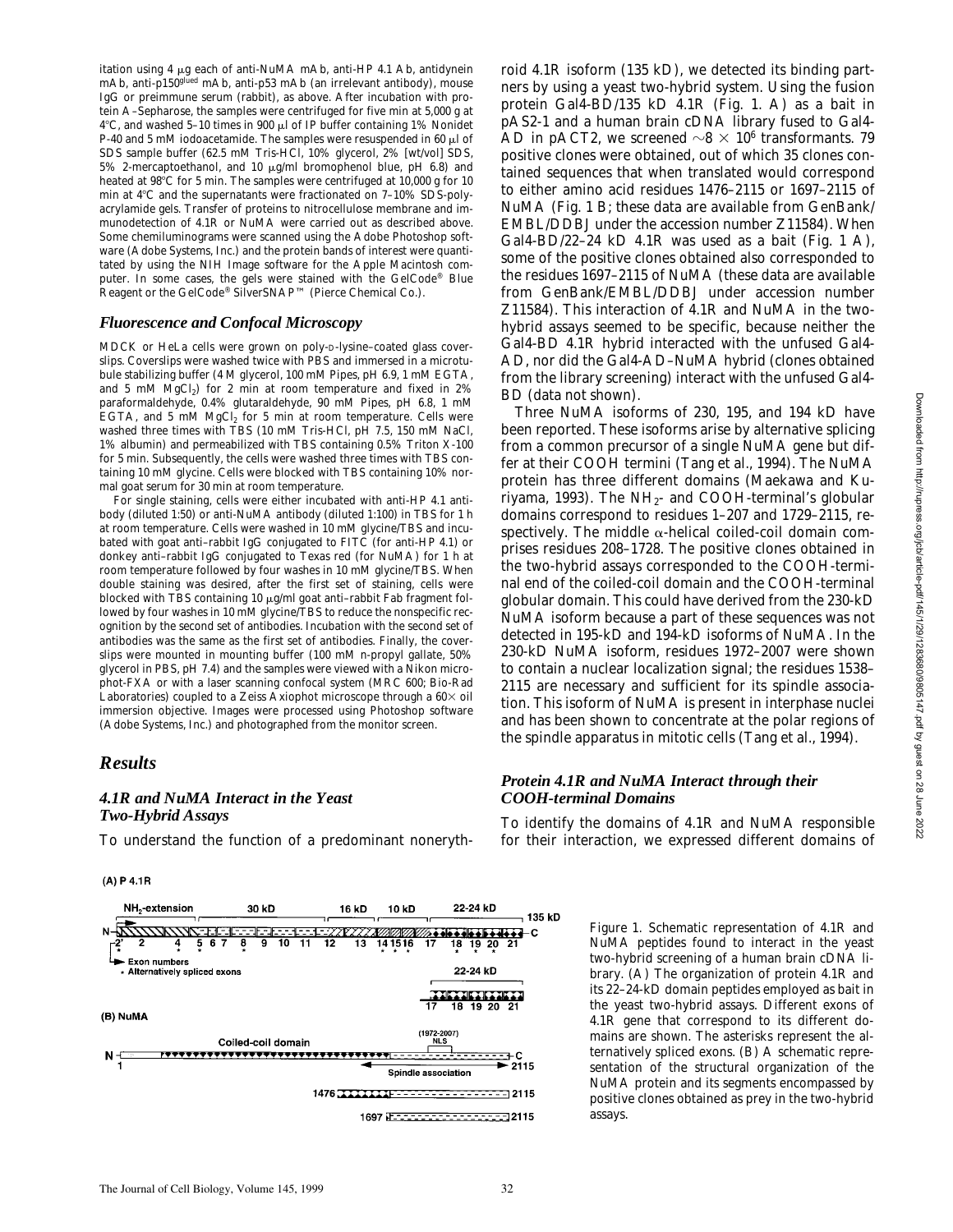

*Figure 2*. 4.1R and NuMA interact through their COOH-terminal domains. 4.1R and NuMA peptides and their segments were expressed as Gal4-BD or Gal4-AD fusion proteins, respectively, in yeast strain Y190 by cotransformation, and were assayed for the expression of the reporter genes (see Materials and Methods).  $(+)$  indicates the expression of the reporter genes, *LacZ* and *HIS3* (and thus the interaction between the peptides) and  $(-)$  indicates nonexpression of the reporter genes (and thus no interaction between the peptides).

4.1R as fusion products of Gal4-BD in pAS2-1 and cotransformed into Y190 with different domains of NuMA expressed as Gal4-AD fusion products in pACTII or pACT2, as shown in Fig. 2. The full-length (135-kD) 4.1R, its 80-kD isoform, and the 22–24-kD domain interacted with the COOH-terminal domain, but not the  $NH_2$ -terminal or the coiled-coil domain of NuMA, in the yeast twohybrid assays. The HP, 30-, 16-, or 10-kD domain of 4.1R did not interact with NuMA. None of the domains of 4.1R, when expressed as Gal4-BD fusion proteins in Y190, expressed the reporter genes by themselves or in combination with the Gal4-AD in pACT2 alone (data not shown). These data suggest that the COOH-terminal domains of 4.1R and NuMA are necessary and sufficient for their interaction.

#### *Interaction between 4.1R and NuMA Occurs through the COOH-terminal 62 Amino Acids of 4.1R and Amino Acids 1788–1810 of NuMA*

To delineate the minimal sequences of 4.1R and NuMA that interact, we examined the interactions between different segments of the COOH-terminal domains of both the 4.1R and NuMA in the yeast two-hybrid assays, by expressing segments of the COOH-terminal domain of 4.1R as Gal4-BD fusion proteins and that of NuMA as Gal4- AD fusion proteins, respectively. Neither the deletion of the amino acids encoded by the part of exon 17 that belongs to the 22–24-kD domain of 4.1R (exons 18–21/ pGBT9), nor the deletion of the amino acid residues encoded by exons 17, 18, and 19 (exons 20 and 21/pGBT9) affected the interaction between 4.1R and NuMA. Deletion of the peptide segment encoded by exon 21 (exons 18–20/pGBT9) abolished the interaction of 4.1R with NuMA, although this segment alone (exon 21/pGBT9) was not sufficient for binding to NuMA (Fig. 3 A). The amino acids encoded by exons 20 and 21 of 4.1R (exons 20 and 21/pGBT9) were sufficient for its association with NuMA. However, the amino acids encoded by exon 20 alone (exon 20/pGBT9) did not bind to NuMA. Therefore, the extreme COOH-terminal 62 amino acids of 4.1R derived from exons 20 and 21 are required and sufficient for its interaction with NuMA.

The two different clones of NuMA obtained from the yeast two-hybrid screening started at positions corresponding to amino acids 1476 and 1697 of NuMA. Peptide segments of NuMA representing amino acids 1476–1695 or 1697–1787 did not interact with 4.1R (Fig. 3 B). Deletion of NuMA sequences representing the amino acids from the COOH-terminal end to 1804 resulted in a weak interaction with 4.1R, whereas amino acids 1788–1810 showed substantial binding. Therefore, we believe that amino acids 1788–1810 of NuMA are necessary and sufficient for its interaction with 4.1R. These results suggest that the interaction between 4.1R and NuMA occurs through the amino acids encoded by exons 20 and 21 of 4.1R, and the amino acids 1788–1810 of NuMA.

### *Protein 4.1R Interacts with NuMA In Vitro*

To confirm the direct interaction between 4.1R and NuMA, the association was further analyzed by an in vitro binding assay. GST-tagged 135-, 80-kD, and different domains (HP, 30, 16, 10, and 22–24 kD) of 4.1R were expressed and purified (Fig. 4 A). Because of the insolubility of the 30 kD peptide, there was minor host protein contamination in preparations of 30 kD/GST and 80 kD/GST fusion proteins (lanes 2 and 8, respectively). In 16 kD/GST preparation, another protein band, probably a degradation product, was also observed (lane 3). The authenticity of these fusion proteins was verified with the corresponding antibodies (data not shown). Immobilized GST-tagged 4.1R proteins were incubated with in vitro translated and [ 35S]methionine-labeled NuMA peptides corresponding to amino acids 1697–2102 (NuMA1/TOPO), 1697–1889 (NuMA2/TOPO), or 1831–2102 (NuMA3/TOPO). Retention of NuMA peptides on the beads was analyzed by SDS-PAGE as described in Materials and Methods. The yeast two-hybrid assays showed that NuMA sequences required for its interaction with 4.1R are located within amino acid sequences 1788–1810. As shown in Fig. 4, B and C, both NuMA1/TOPO and NuMA2/TOPO that contained these sequences bound strongly to both 135-kD and 80-kD 4.1R isoforms and its 22–24-kD domain. The HP, 30-, 16-, and 10-kD domains, or GST alone did not bind to NuMA. NuMA3/TOPO, which did not contain these se-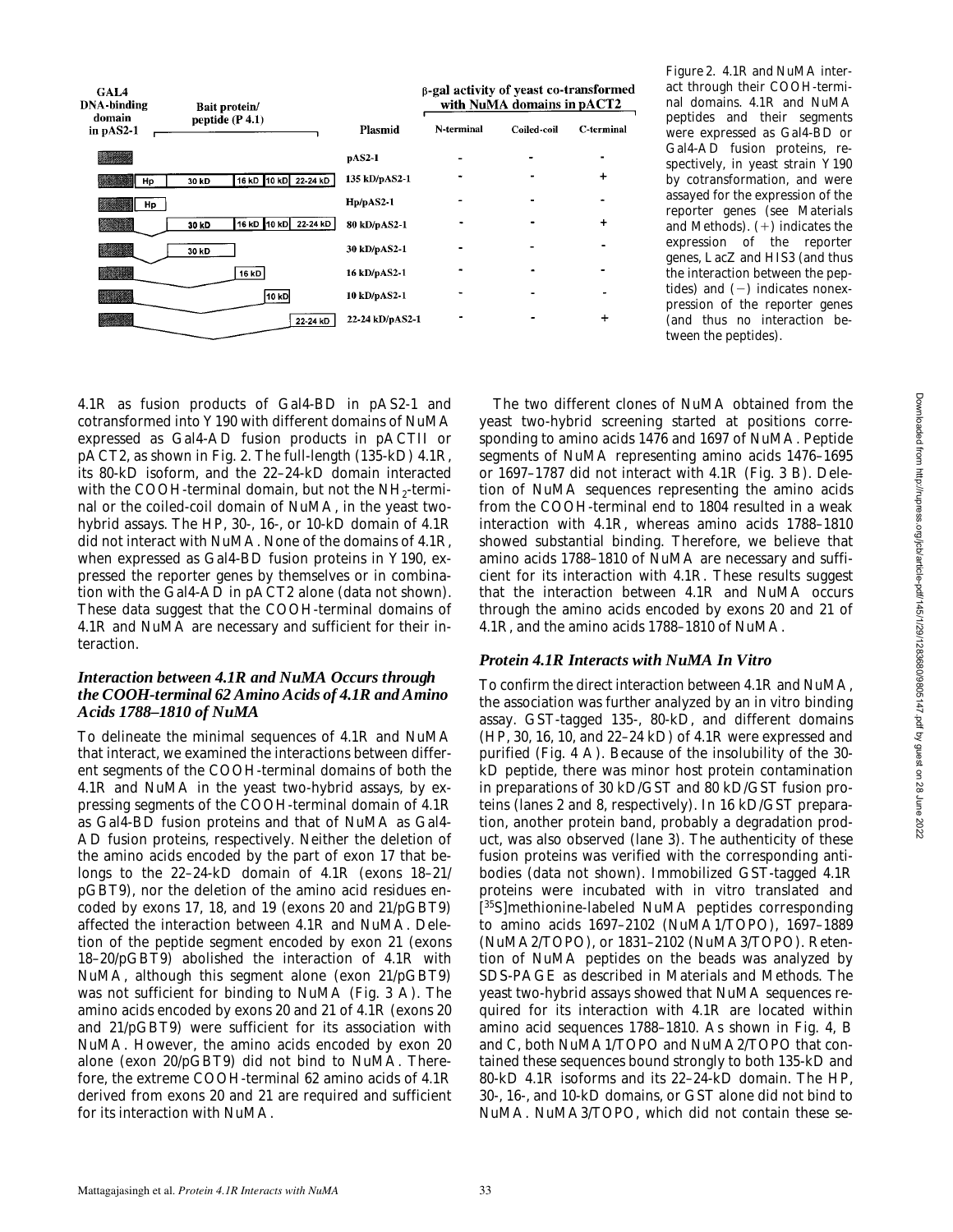

quences, did not bind to any of the 4.1R/GST fusion proteins (Fig. 4 D). These results are consistent with that of the yeast two-hybrid assays, and further confirm the specific interaction between 4.1R and NuMA.

#### *Expression and Subcellular Localization of 4.1R and NuMA in HeLa and MDCK Cells*

We verified the expression of 4.1R and NuMA in HeLa and MDCK cells, both at the RNA and protein level. A 6.5-kb 4.1R mRNA and a 7.2-kb NuMA mRNA were detected in HeLa and MDCK cells (data not shown). Affinity-purified antibodies specific for HP (anti-HP 4.1) recognized four different protein bands in cytoplasmic protein fraction (molecular masses of  $\sim$ 35, 45, 76, and 135 kD), two bands in the nuclear protein fraction (35 and 135 kD), and a major 135-kD band in the nuclear matrix fraction of MDCK cells (Fig. 5 B). However, no protein band was seen when a replica blot was immunoblotted with the preimmune serum (Fig. 5 A).

To verify that the protein bands recognized by anti-HP 4.1 Ab are also recognized by other anti-4.1R antibodies, replica blots were also immunoblotted with antibodies specific for exon 19 (Fig. 5 C, anti-24 kD Ab) and the 10-kD domain of 4.1R (Fig. 5 D, anti-10 kD Ab). In addition to

*Figure 3*. Interaction between 4.1R and NuMA occurs through the COOH-terminal 62 amino acids of 4.1R and amino acids 1788–1810 of NuMA. (A) Schematic diagrams of the various exons within the 22–24-kD domain of 4.1 (white rectangles) fused to the DNA binding domain of GAL4 (shaded rectangles) used in the twohybrid assay are shown. The names of the plasmids that encoded each construct are given to the right of each schematic diagram. Plasmid pAS2-1 expresses the GAL4-BD alone and was used as a negative control. These plasmids were cotransformed with pACT2-NuMA expressing amino acids 1697–2115 of NuMA fused to the activation domain of Gal4. The column on the right shows the results of filter assays for  $\beta$ -galactosidase ( $\beta$ -gal) activity as the reporter gene:  $(+)$ indicates the expression of the reporter genes (and thus the interaction between the peptides) and  $(-)$  indicates nonexpression of the reporter genes (and thus no interaction between the peptides). The last 62 amino acids of protein 4.1 encoded by exons 20 and 21 bind to NuMA. (B) Schematic diagrams of the various NuMA polypeptides (dotted rectangles) fused to the activation domain of GAL4 (shaded rectangles) used in the two-hybrid assay are shown. Plasmid pACT2, which expresses the Gal4-AD alone, was used as a negative control. These plasmids were cotransformed with pGBT9 or pAS2-1 expressing COOH-terminal domain of 4.1R or its exons 20 and 21 fused to the DNA-binding domain of GAL4. The column on the right shows the results of filter assays for  $\beta$ -galactosidase activity:  $(+)$  indicates strong  $\beta$ -gal activity,  $(+)$ indicates detectable  $\beta$ -gal activity, and (-) indicates no detectable  $\beta$ -gal activity.

other bands, both the anti-24 kD Ab and anti-10 kD Ab recognized a predominant 135-kD protein band in cytoplasmic, nuclear, and nuclear matrix fractions, suggesting that the 135-kD protein band recognized by the anti-HP 4.1 Ab is 4.1R. Unexpectedly, the anti-24 kD Ab did not show an 80-kD band in any of the fractions. This could have resulted from a low level of expression of 80 kD isoform(s) containing exon 19 in these cells. The anti-10 kD Ab revealed the presence of both the 135- and 80-kD 4.1R isoforms in the cytoplasmic and nuclear fractions, and additionally detected the presence of 4.1R epitopes in a predominant  $\sim$ 110 kD polypeptide that was localized both in the cytoplasmic and nuclear fractions (Fig. 5 D). Similar distribution of 4.1R was observed in MDCK cells using anti-HP 4.1 antibodies and immunofluorescent staining (data not shown). The 135-kD isoform of 4.1R was predominantly localized in the nucleus, centrosomes, and to some extent at the points of cell–cell contact of interphase cells. Also, it was localized in the mitotic spindle and spindle poles of dividing cells. These results are consistent with recent studies that 4.1R epitopes are localized in centrosomes, nucleus, and nuclear matrix (Krauss et al., 1997a,b).

The anti-NuMA antibodies recognized two immunoreactive bands of  $\sim$ 210 and 230 kD in the nuclear and nu-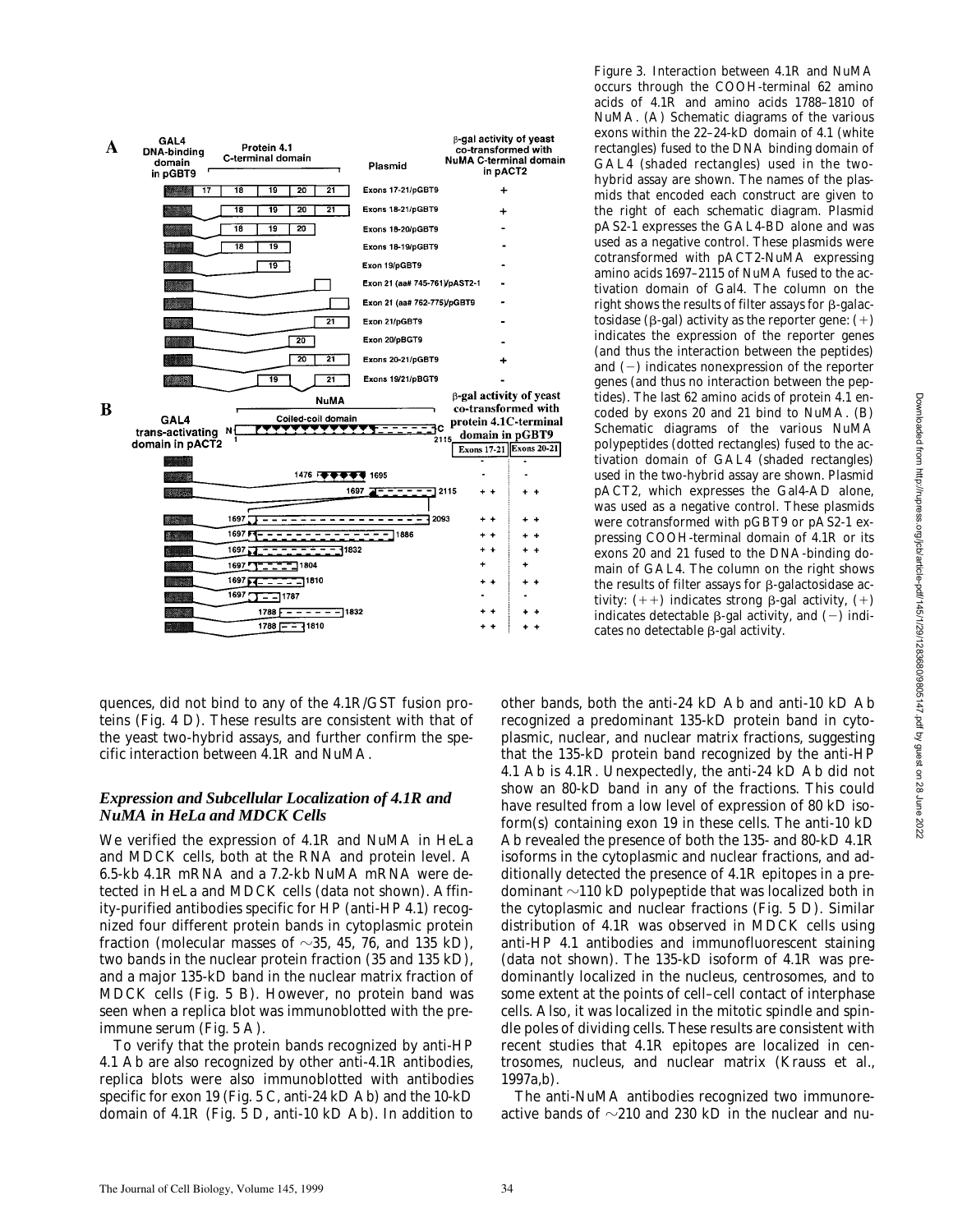

*Figure 4.* Protein 4.1R interacts with NuMA in vitro. Purified bacterially produced 4.1R/GST fusion proteins were incubated with [35S]methionine-labeled NuMA. After incubation, the bound protein complexes were analyzed by SDS-PAGE and visualized by fluorography. (A) Purified 4.1R/GST fusion proteins are shown by Coomassie blue staining: HP/GST (lane 1); 30 kD/GST (lane 2); 16 kD/GST (lane 3); 10 kD/GST (lane 4); 24 kD/GST (lane 5); GST (lane 6); 135 kD/GST (lane 7); and 80 kD/ GST (lane 8). (B) Binding of 4.1R/GST to [35S]methionine-labeled NuMA amino acid sequence 1697–2102 translated from NuMA1/ TOPO is shown. (C) Binding of 4.1R/GST to NuMA amino acid sequence 1697–1889 translated from NuMA2/TOPO. (D) Binding of 4.1R/GST to NuMA amino acid sequence 1831–2102 translated from NuMA3/TOPO. The input [35S]methionine-labeled NuMA proteins are shown on the far left lane.

clear matrix protein fractions, and a 210-kD band in the cytoplasmic fraction (Fig. 5 E). This is consistent with the observation that two different isoforms of NuMA are expressed in interphase cells (Zeng et al., 1994). Previously published results (Yang and Snyder, 1992) suggest that NuMA is localized in the nucleus of interphase cells. We believe that the minor fraction of NuMA seen in the cytoplasmic fraction (Fig. 5 E) occurred because of some cell nuclei lysis during cell fractionation.

To assess the quality of subcellular fractionation and document that the 4.1R isoform(s) seen in the nuclear and nuclear matrix fractions are not due to contamination of cytoplasmic proteins, different subcellular fractions were also immunoblotted with antibodies to proteins known to localize in cell cytoplasm (Pfarr et al., 1990; Zahler et al., 1993). Immunoblotting with anti-Na<sup>+</sup>-K<sup>+</sup>-ATPase  $\alpha$ 1 Ab (Fig. 5 F) and antidynein mAb (Fig. 5 G) detected an  $\sim$ 120- and 70-kD band, respectively, only in the cytoplasmic fraction. This suggests that the 4.1R isoform(s) seen in the nuclear and nuclear matrix fractions is not the result of contamination of 4.1R isoforms localized in the cytoplasm.

Because 4.1R isoforms are documented to associate with centrosomes at mitosis and even after microtubule depolymerization (Krauss et al., 1997a; Krauss, S.W., R. Heald, G. Lee, T. Berger, and J.A. Chasis. 1998. *Mol. Biol. Cell.* [Suppl.] 9:294a), different subcellular fractions were immunoblotted with antibodies for centrosomal markers such as  $\gamma$ -tubulin (Stearns and Kirschner, 1994) and pericentrin (Doxsey et al., 1994). This was done to abrogate the possibility that 4.1R isoforms seen in nuclear and nuclear matrix fractions could have occurred because of centrosomal contamination in these fractions. Immunoblotting of different subcellular fractions with anti- $\gamma$ -tubulin Ab (Fig. 5 H) and antipericentrin Ab (Fig. 5 I) showed the corresponding  $48-kD$   $\gamma$ -tubulin and 220-kD pericentrin only in cytoplasmic fraction. This suggests undetectable centrosomal contamination in the nuclear and nuclear matrix fractions.

#### *4.1R and NuMA Colocalize at Different Stages of the Cell Cycle*

To further localize the association of 4.1R and NuMA, we used double immunofluorescence staining and confocal microscopy, and analyzed MDCK cells at different stages of cell cycle (see Materials and Methods). In interphase, 4.1R epitopes were found diffusely in the cytoplasm, but predominantly inside the nucleus (Fig. 6 A1, green), whereas NuMA epitopes were found mainly inside the nuclei (Fig. 6 A2, red). In mitotic cells, both 4.1R and NuMA intensely stained the spindle poles as shown in B1/C1 and B2/C2, respectively. NuMA epitopes were mainly found in the nucleus of the newly forming daughter cells (D2), whereas 4.1R epitopes were seen in the cytoplasm as well as nuclei (D1). The yellow color produced by superimposing green and red suggested that some 4.1R and NuMA epitopes colocalized in interphase nuclei (A3), in the mitotic spindle and spindle poles (B3 and C3), and in the daughter cell nuclei (D3). Krauss et al. (1997b), using immunogold staining and electron microscopy, observed that in the interphase 4.1R epitopes were primarily found in the vicinity of dense bodies. Zeng et al. (1994) reported that NuMA was present in subsets of the core filaments. However, using double label immunofluorescent staining and confocal microscopy, Krauss et al. (1997b) also observed 4.1R foci within the nuclear area that was stained by NuMA. These results, the diffuse distribution of 4.1R during interphase and its segregation at the spindle poles during mitosis, are similar to those of other proteins essential for mitotic spindle assembly such as, NuMA (Price and Pettijohn, 1986), dynein (Steur et al., 1990), HSET (Kuriyama et al., 1995), and Eg5 (Houliston et al., 1994).

#### *Protein 4.1R and NuMA Associate In Vivo*

To determine whether the native 4.1R interacts with NuMA in vivo, coimmunoprecipitation assays were performed using nuclear extracts from MDCK cells. MDCK nuclear extracts were subjected to coimmunoprecipitation with anti-HP 4.1 or anti-NuMA antibodies. Coprecipitated polypeptides were detected by immunoblot staining using anti-HP 4.1 or anti-NuMA antibodies. As shown in Fig. 7, A and B, when preimmune serum, mouse IgG, or anti-p53 mAb were used to immunoprecipitate MDCK nuclear ex-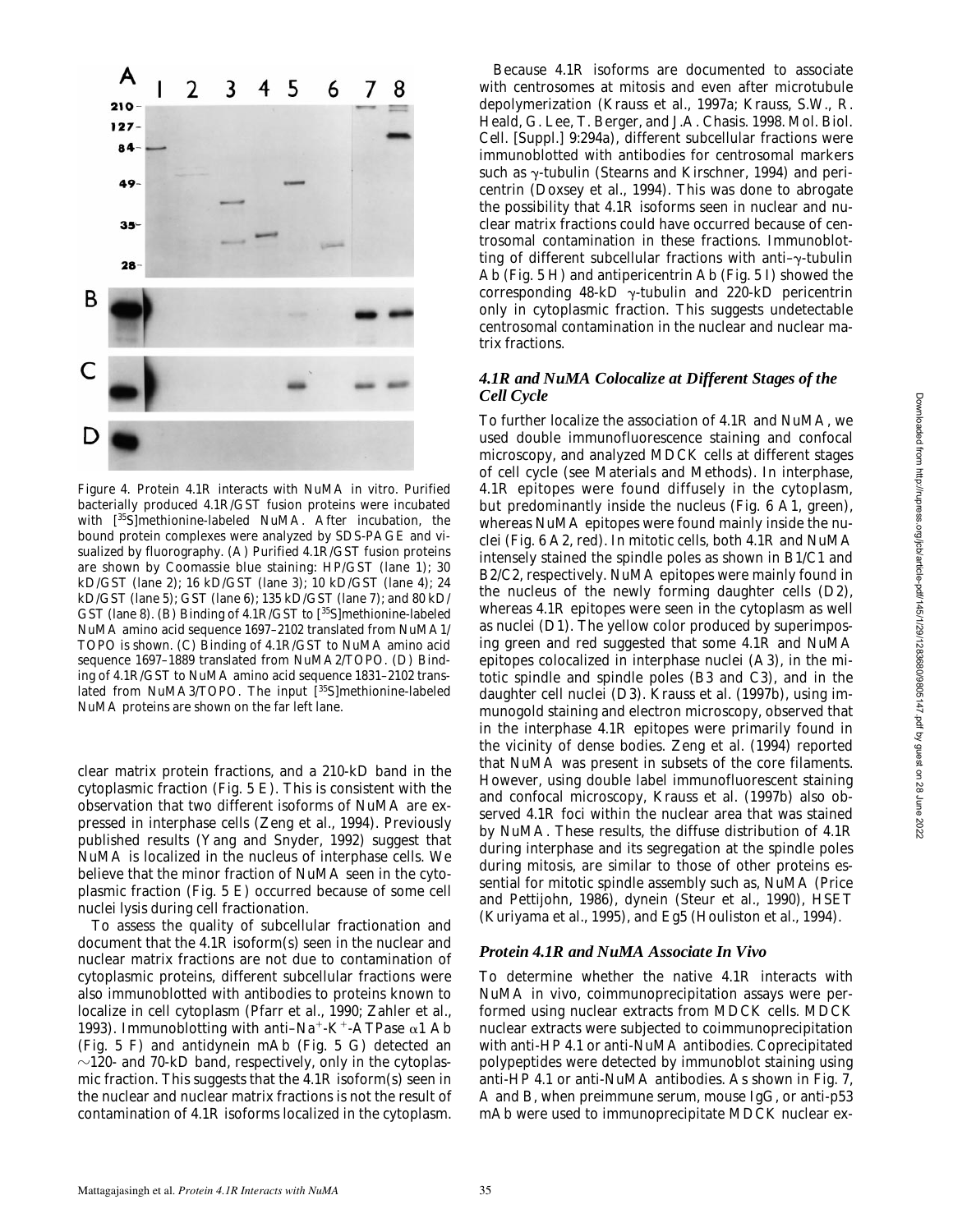

isoform that contains HP observed in nonerythroid isoforms. To find out which fractions of 4.1R and NuMA associate together, the efficiencies of immunoprecipitation and coprecipitation were determined. Quantitation from Fig. 7, A and B, shows that  $\sim$ 29% of 4.1R was precipitated by anti-HP 4.1 Ab (that coprecipitated  $\sim$ 8% NuMA) and  $\sim$ 47% of NuMA was precipitated by anti-NuMA mAb which in turn brought down  $\sim$ 15% 4.1R. The limited efficiency of the immunoprecipitation could have happened because of insufficient amounts of antibodies in the immunoprecipitation assays. The lower efficiency of coimmunoprecipitation as compared with that of the immunoprecipitation suggests that only a fraction of these molecules associate together in vivo. This is consistent with the subcellular fractionation and immunofluorescent staining results. each fraction.

*Figure 5.* Subcellular localization of 4.1R and NuMA proteins. MDCK cells were fractionated and  $20 \mu g$  proteins (unless mentioned otherwise) from the cytoplasm (equivalent to  $\sim$ 1.6  $\times$  10 $^{5}$  cells), nuclear (equivalent to  $\sim$  5  $\times$  10<sup>5</sup> cells), and nuclear matrix (equivalent to  ${\sim}7 \times 10^6$  cells) fractions were analyzed as described in Materials and Methods. Shown are immunoblots of preimmune serum for anti-HP 4.1 Ab (A), anti-HP 4.1 Ab (B), anti-24 kD Ab (C), anti-10 kD Ab (D), anti-NuMA Ab  $(E)$ , anti-Na<sup>+</sup>-K<sup>+</sup>-ATPase  $\alpha$ 1 Ab (F), antidynein mAb (G), and anti- $\gamma$ -tubulin Ab (H). The blot in I was immunoblotted with antipericentrin Ab and was loaded with  $50 \mu$ g proteins from

To examine the possible interaction of other isoforms of 4.1R with NuMA, immunoprecipitates of anti-NuMA mAb were also analyzed by antibodies specific to other domains of 4.1R. Analysis of anti-NuMA mAb immuno-

tracts, neither 4.1R (Fig. 7 A, lanes 2, 4, and 5) nor NuMA (Fig. 7 B, lanes 2, 4, and 5) precipitated. However immunoprecipitation with anti-HP 4.1 Ab and subsequent detection with anti-NuMA mAb showed that anti-HP 4.1 Ab precipitates two proteins of  $\sim$ 210 and 230 kD (Fig. 7 B, lane 1). These proteins comigrate with two polypeptides of similar molecular mass that were immunoprecipitated by anti-NuMA mAb (Fig. 7 B, lane 3) and were detected by immunoblotting using anti-NuMA antibodies. Similarly, immunoprecipitation with anti-NuMA mAb precipitated a protein of  $\sim$ 135 kD (Fig. 7 A, lane 3) that comigrates with 4.1R and immunoreacts with anti-HP 4.1 Ab (Fig. 7 A, lane 1).

These results suggest that a nuclear isoform of 4.1R and NuMA is contained in the same protein complex in vivo. The coprecipitation of NuMA by anti-HP 4.1 antibodies, detection of 4.1R that coprecipitated with NuMA by anti-HP 4.1 antibodies, and the molecular mass of 4.1R isoform that coprecipitates with NuMA (135 kD) suggest that the 4.1R isoform(s) that interact(s) with NuMA is a 135-kD

The Journal of Cell Biology, Volume 145, 1999 36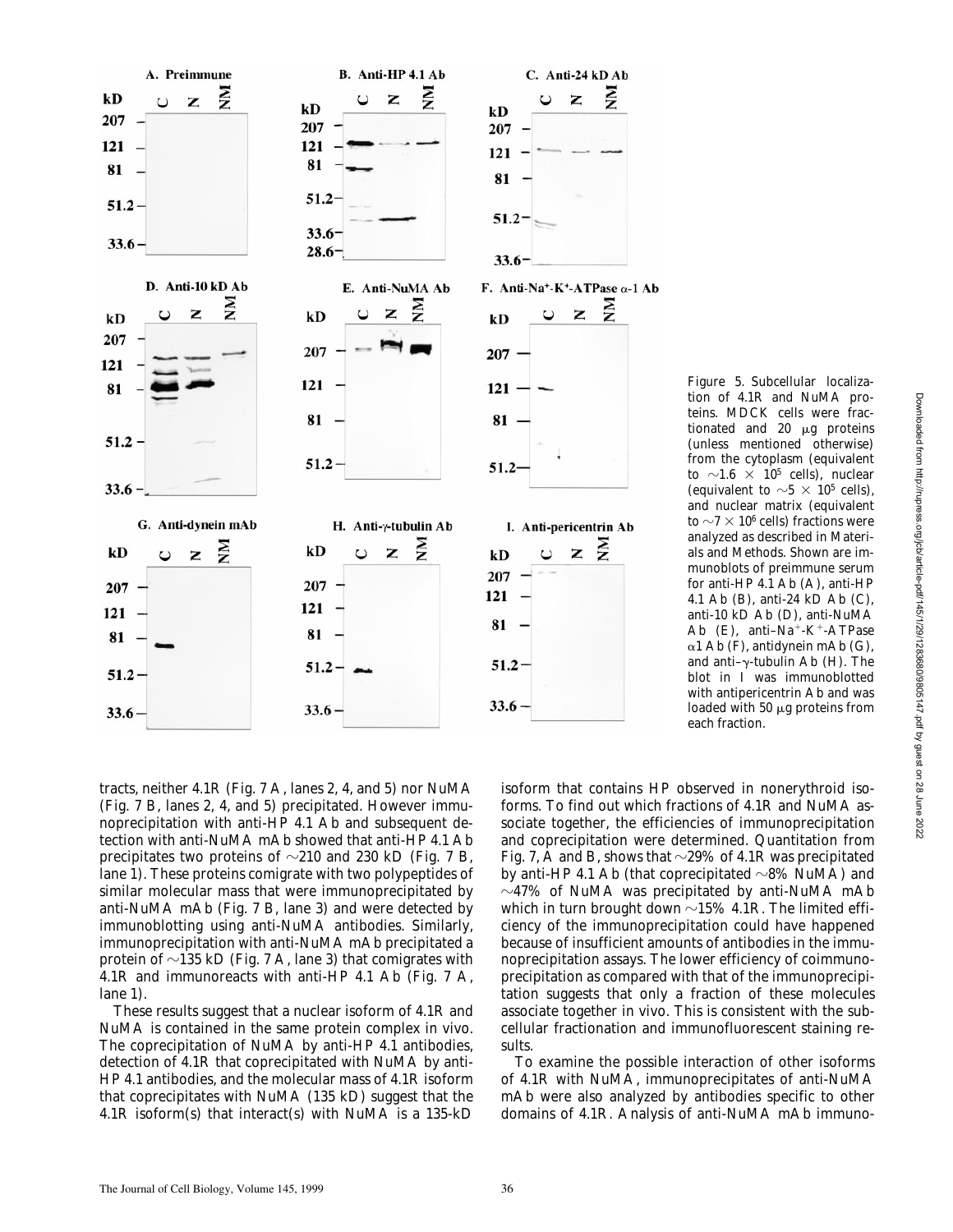

*Figure 6.* Subcellular colocalization of protein 4.1 and NuMA at various cell cycle stages of MDCK cells. MDCK cells were fixed and processed for immunofluorescence with protein 4.1R and NuMA antibodies as described in Materials and Methods. Shown are cells in interphase (A1–A3), mitotic (B1–B3 and C1–C3), and late mitotic stages (D1–D3). Green represents anti-HP 4.1 epitopes, red represents anti-NuMA epitopes, and yellow indicates the colocalization of protein 4.1R and NuMA.

precipitates by immunoblotting using anti-24 kD Ab (data not shown because of the poor quality of the immunoblot) revealed the presence of the 135-kD 4.1R isoform that was detected by using anti-HP 4.1 Ab, but did not show the presence of other isoforms of 4.1R. These data further support our contention that a 135-kD isoform(s) of 4.1R interacts with NuMA, although it does not eliminate the possibility that other isoforms of 4.1R or 4.1-like genes also interact with NuMA. Because actin, spectrin, and calmodulin were reported to interact with 4.1R, immunoprecipitates of anti-HP 4.1 Ab and anti-NuMA mAb were also analyzed by Western blot using antibodies specific to these proteins. However, actin (Fig. 7 C), spectrin (Fig. 7 D), or calmodulin (data not shown) was not detected in the immunoprecipitates of anti-HP 4.1 Ab and anti-NuMA mAb.

#### *4.1R Associates with Mitotic Spindle Pole Organizing Proteins such as NuMA, Dynein, and Dynactin*

To test whether 4.1R might also reside in association with other components of the mitotic apparatus, we asked whether it could be found in association with other pro-

teins that are known to organize the mitotic spindle and spindle poles. Increasing evidence from different laboratories suggests that NuMA, dynein, and dynactin form a complex that organizes the spindle pole and stabilizes the mitotic spindle (Merdes et al., 1996; Gaglio et al., 1997; Heald et al., 1997). Therefore, we enriched cells with mitotic spindle and spindle pole organizing components by using double thymidine block and nocodazole. Afterwards, we performed immunoprecipitation in highly synchronized mitotic HeLa extracts using anti-HP 4.1 Ab, anti-NuMA mAb, antidynein (70.1) mAb, or antidynactin (p150glued, the 150-kD component of the dynactin complex) mAb. We looked for the presence of 4.1R, NuMA, dynein, and dynactin in the immunoprecipitates by immunoblot. An irrelevant antibody (anti-p53 mAb) and mouse IgG were used as controls for mAbs. To rule out nonspecific aggregation as a basis for detecting proteins on immunoblots and in the immunoprecipitates, preimmune rabbit serum was used as a control for Abs.

As shown in Fig. 8 A,  $\sim$ 140-kD protein, immunoprecipitated and detected by immunoblot staining using anti-HP 4.1 Ab (lane 1), coprecipitated with NuMA, dynein, and dynactin (lanes 3, 5, and 6, respectively) when immunoprecipitation was performed with anti-NuMA mAb, antidynein mAb or antidynactin mAb (p150<sup>glued</sup>), but not by preimmune serum, anti-p53 mAb, or mouse IgG (lanes 2, 4, and 7, respectively). This  $\sim$ 140 kD protein corresponds to a 135-kD 4.1R isoform. We previously have documented such an alteration in the mobility of 135-kD isoforms of 4.1R because of phosphorylation at mitosis (Huang, S.C., S.N. Mattagajasingh, and E.J. Benz, Jr. 1997. *Blood.* 90: 269a). When these blots were stripped and reprobed with antibodies specific for the COOH-terminal 24-kD domain of 4.1R (Fig. 8 B, anti-24 kD Ab), the  $\sim$ 140-kD protein was seen in the immunoprecipitates of anti-HP 4.1, anti-NuMA mAb, antidynein mAb, and antidynactin mAb (lanes 1, 3, 5, and 6, respectively). No other convincing protein band corresponding to other 4.1R isoforms was seen in the immunoprecipitates (data not shown). Thus, other isoforms of 4.1R are unlikely to associate with NuMA, dynein, or dynactin.

When a replica of the blot in Fig. 8 A was probed with anti-NuMA mAb (Fig. 8 C), an  $\sim$ 230-kD band corresponding to NuMA was seen in the immunoprecipitates of anti-HP 4.1 Ab, anti-NuMA mAb, antidynein mAb, and antidynactin (p150<sup>glued</sup>) mAb (lanes 1, 3, 5, and 6, respectively), but not in any of the control antibodies (lanes 2, 4, and 7). Similar analysis with appropriate antibodies detected dynein (Fig. 8 D) and dynactin (Fig. 8 E) in immunoprecipitates of anti-HP 4.1 Ab, anti-NuMA mAb, antidynein mAb, and antidynactin (p150<sup>glued</sup>) mAb (lanes 1, 3, 5, and 6, respectively), but not in any of the control antibodies used for immunoprecipitation (lanes 2, 4, and 7). These results suggest that 4.1R, NuMA, dynein, and dynactin associate together in vivo, and nonspecific aggregation is unlikely to account for this association.

We attempted to quantitate how much 4.1R associates with NuMA and vice versa, by analyzing the efficiencies of their immunoprecipitation and coprecipitation. Representative immunoblots of anti-HP 4.1 Ab and anti-NuMA mAb immunoprecipitated, along with the supernatant fractions probed with anti-HP 4.1 Ab and anti-NuMA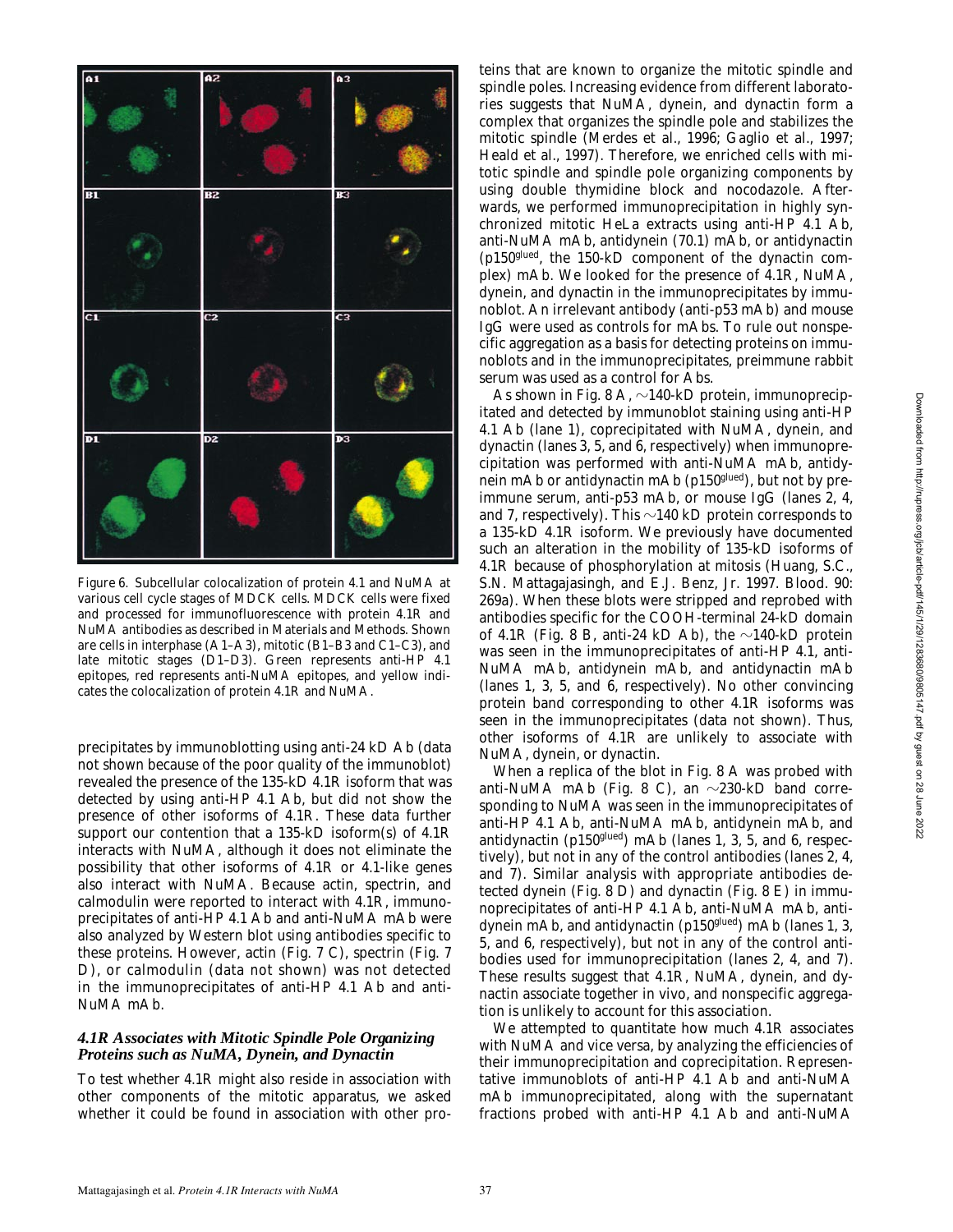

*Figure 7.* Coimmunoprecipitation of 4.1R and NuMA from MDCK cell nuclear extracts. MDCK nuclear extracts were prepared as described in Materials and Methods and were subjected to immunoprecipitation using different antibodies. The immunoprecipitates were analyzed by immunoblotting using anti-HP 4.1 Ab (A), anti-NuMA mAb (B), antiactin mAb (C), or antispectrin mAb (D). In A and B, lanes 1–5 were loaded with one-fourth of the immunoprecipitates of anti-HP 4.1 Ab (lane 1), preimmune serum (lane 2), anti-NuMA mAb (lane 3), antip53 mAb (lane 4), and mouse IgG (lane 5). Lanes 6 and 7 were loaded with one-ninth of the supernatant fractions of anti-HP 4.1 Ab and anti-NuMA mAb immunoprecipitates, respectively. For C and D, lanes 1–5 were the same as in A, and lane 6 was loaded with 40  $\mu$ g of cell lysate. Arrows indicate the position of actin in C and that of  $\alpha$ - and  $\beta$ -spectrin in D.

mAb, are shown in Fig. 8, F and G, respectively. Quantitation of the efficiencies of immunoprecipitation and coprecipitation from these blots showed that  $\sim$ 39% of total cellular 135-kD 4.1R protein was immunoprecipitated by anti-HP 4.1 Ab which in turn brought down 11% of total cellular NuMA. Similarly,  $\sim$ 31% of NuMA protein was immunoprecipitated by anti-NuMA mAb that brought down  $\sim$ 10% of 4.1R. It appears that under these conditions about one-third of NuMA and 4.1R remain associated and antibodies, not the antigens, are the limiting factors.

To document the presence of other candidate proteins in this protein complex, anti-HP 4.1 Ab immunoprecipitates were examined by gel electrophoresis and silver staining (Fig. 8 H). Approximately 15 prominent protein bands of very high molecular mass  $(\sim 40 \text{ kD})$  could be seen on the gel. Protein bands that correspond to NuMA, the p150<sup>glued</sup> subunit of the dynactin complex, 135-kD 4.1R, and dynein in immunoblots were seen on the gel and are indicated in Fig. 8 H. To obtain an estimate of the molar ratios between NuMA, 4.1R, dynein, and dynactin in the immunoprecipitated protein complex, we determined the relative amounts of these proteins by scanning a picture of the silver stained gel of anti-HP 4.1 Ab immunoprecipitates. The molar ratio between NuMA, 4.1R, and dynactin was found to be 1:1.3:1.4. The molar ratio of the dynein intermediate chain could not be determined because of higher background staining. However, different proteins may not stain equally by silver stain (Sammons et al., 1981). To examine the possible participation of other proteins in this protein complex, known to bind to 4.1R such as actin, spectrin, and calmodulin, we analyzed the anti-HP 4.1 Ab and anti-NuMA mAb immunoprecipitates by immunoblot staining using antibodies specific for these proteins (data not shown). Neither actin, spectrin, nor

calmodulin was detected in these immunoprecipitates. The identities of other proteins remain to be identified.

Our results extend the previous findings by Merdes et al. (1996) and Gaglio et al. (1997). Merdes et al. (1996) presented persuasive evidence of dynein and dynactin in a mitotic spindle complex with NuMA. Gaglio et al. (1997) also showed that microinjection of dynein-specific antibody blocked spindle formation by inhibiting the association of dynein with the mitotic spindle and dislocating NuMA from spindle poles. Our findings are consistent with these observations and suggest that 4.1R, at least a 135-kD isoform, also participates in this complex. Results obtained with control antibodies, coupled with the nondetection of actin, spectrin, and calmodulin, support the contention that our coimmunoprecipitation results are far more likely to reflect a specific association in vivo rather than a nonspecific aggregation artifact of the immunoprecipitation assays.

#### *Overexpression of 135<sup>++</sup>kD/GFP Alters the Localization of NuMA*

Because the above results suggested that there may be a direct interaction between NuMA and 4.1R, and NuMA is a nuclear protein, and is known to play a role in the organization of mitotic spindle and spindle poles, we asked if overexpression of 4.1R could disturb the intracellular distribution of NuMA or disrupt the organization of mitotic spindle and spindle poles. We transiently transfected HeLa cells with  $135^{++}kD/GFP$  construct and examined the effect of overexpression of this isoform on transfected cells. Different degrees of  $135^{++}$ kD/GFP expression were observed in transfected cells 10 h after transfection. In most of the transfected cells,  $135^{++}$ kD/GFP fusion proteins were located in the cytoplasm. However, in some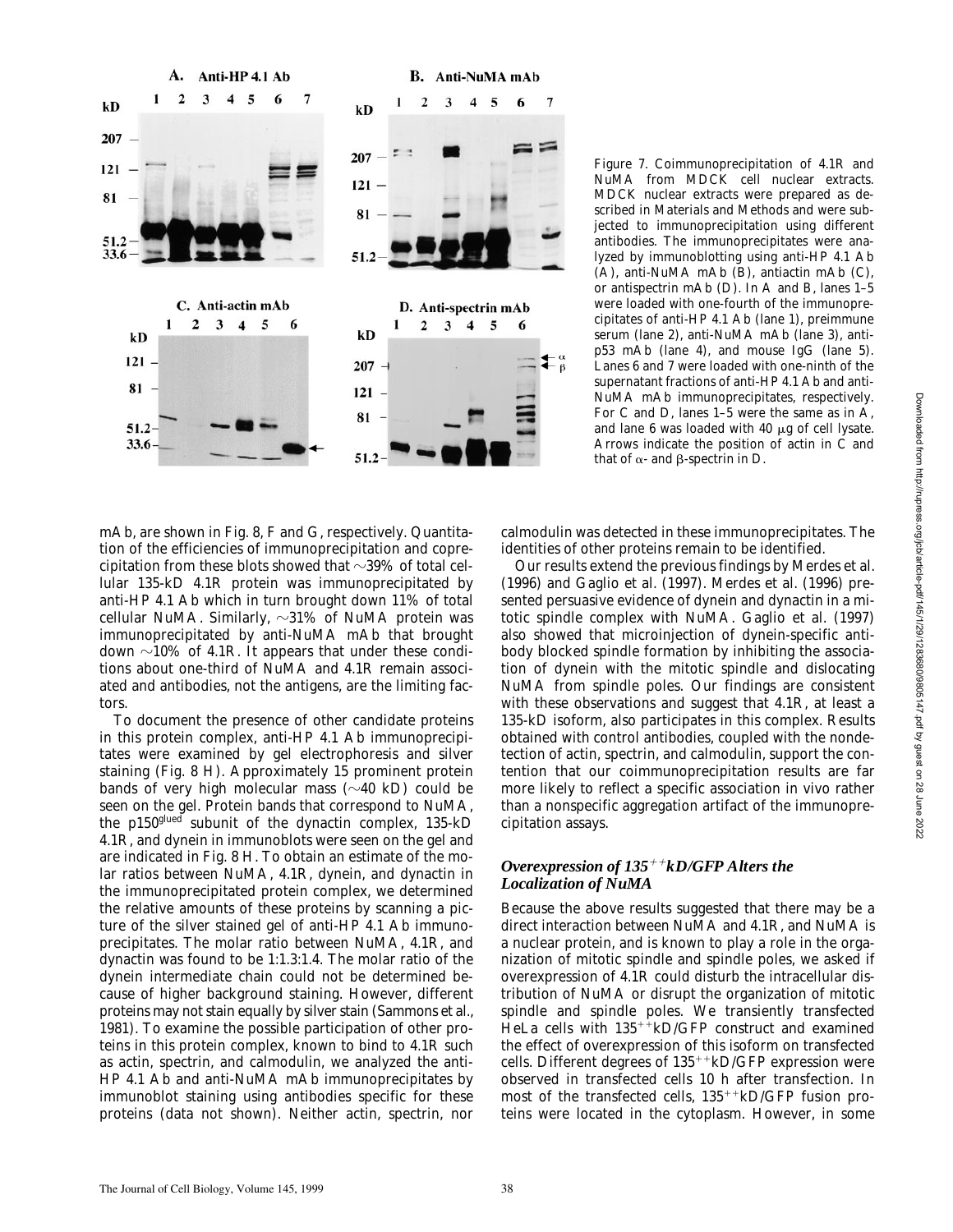

cells the fusion proteins could be detected in both cytoplasm and nucleus.

As shown in Fig. 9, GFP proteins were expressed in both nuclei and cytoplasm of pEGFP-C1 vector transfected HeLa cells (A1), whereas NuMA was exclusively localized in the nuclei (A2). This suggests that the expression of GFP protein alone did not alter the localization of NuMA in the interphase nuclei. In contrast, nearly all of the cells that strongly expressed  $135^{++}kD/GFP$ , regardless of whether the localization of  $135^{++}$ kD/GFP was in the nucleus or cytoplasm, showed altered localization of NuMA in the interphase cells. NuMA was distributed diffusely in

*Figure 8*. Immunoprecipitaion from mitotic HeLa extracts reveals that 4.1R associates with NuMA, cytoplasmic dynein, and dynactin. Mitotic HeLa nuclear extracts were prepared as described in Materials and Methods, and were subjected to immunoprecipitation using different antibodies. The immunoprecipitates were analyzed by immunoblotting using anti-HP 4.1 Ab (A and F), anti-24 kD Ab (B), anti-NuMA mAb C and G, antidynein mAb (D), or anti-p150glued mAb (E). In A–C, lanes 1–7 were loaded with one fourth of the immunoprecipitates of anti-HP 4.1 Ab (lane 1), preimmune serum (lane 2), anti-NuMA mAb (lane 3), anti-p53 mAb (lane 4), antidynein mAb (lane 5), antidynactin mAb (lane 6), and mouse IgG (lane 7), respectively. Lane 8 was loaded with 40  $\mu$ g of mitotic HeLa lysate. The anti-24 kD Ab recognized the 135-kD 4.1R isoform in the immunoprecipitates and is indicated by an arrow. The blot in D was probed with antidynein mAb and lanes 1–7 were the same as A. The blot shown in E is the same as C except that it was stripped and reprobed with antidynactin mAb. Lanes 1–4 of the blot in F were loaded with one-fourth of the immunoprecipitates of anti-HP 4.1 Ab (lane 1), preimmune serum (lane 2), anti-NuMA mAb (lane 3), and mouse IgG (lane 4), respectively. Lanes 5 and 6 were loaded with one-ninth of the supernatant fractions of anti-HP 4.1 Ab and anti-NuMA mAb immunoprecipitates, respectively. The blot shown in (G) is the same as in (F) except that it was stripped and reprobed with anti-NuMA mAb. H is a silver-stained gel of molecular mass markers (lane 1), immunoprecipitates of preimmune serum (lane 2), and anti-HP 4.1 Ab (lane 3). The migration position of 4.1R (135-kD isoform), NuMA, dynein, and dynactin are indicated in the figure. Shown in I is the alignment of NuMA residues essential for its binding to 4.1R in human and *Xenopus* (available in GenBank/EMBL/DDBJ under accession number Y07624). The identical residues shared by the two proteins are shaded and the conserved amino acid changes are boxed. Numbers represent the position of respective amino acids. The peptide segment of NuMA that interacts with 4.1R is highly conserved across the species.

these cells (Fig. 9, B2 and C2). The dispersed localization of NuMA was not apparent in the cells that weakly expressed the fusion protein, as shown in the top cell of Fig. 9 B2. In the cells that expressed the GFP alone, the localization of NuMA appeared to be defined by a boundary. In cells that highly expressed the  $135^{++}$ kD/GFP fusion protein, NuMA was diffusely distributed well beyond this boundary. As shown in Fig. 9, B3 and C3, there was an enhancement of yellow in the cytoplasm due to a combination of green and red, indicating the colocalization of these two proteins. This possibly suggests the appearance of 4.1R and NuMA complex aggregates in the cytoplasm,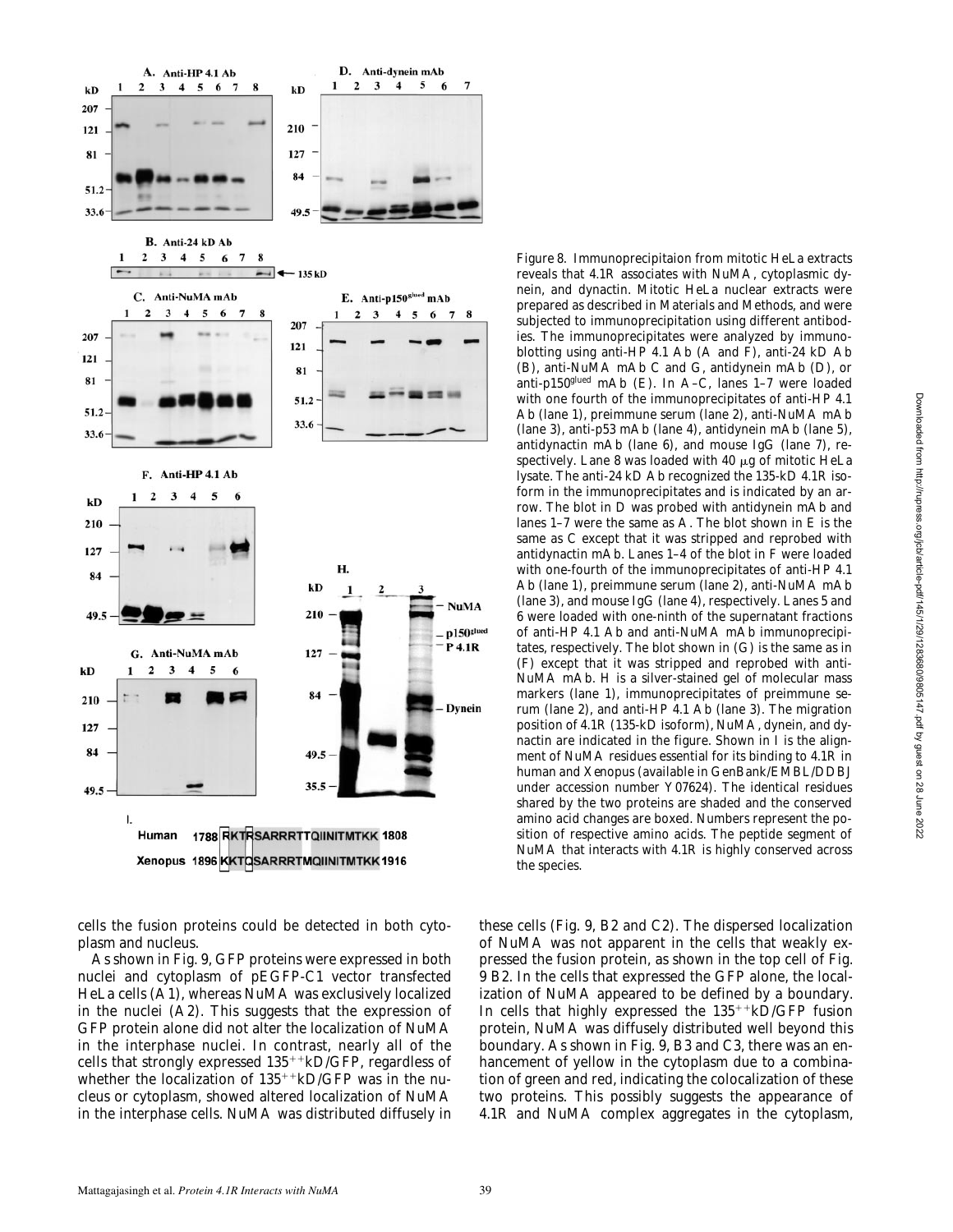

*Figure 9.* Alteration in the localization of NuMA in  $135^{++}kD/$ GFP 4.1R-transfected HeLa cells. HeLa cells transfected with  $pEGFP$  or  $135^{++}kD/GFP$  were fixed and processed for immunofluorescence with NuMA antibody and visualized for the localization of GFP (green) and NuMA (red). Shown are cells transfected with  $p \to GFP$  (A1–A3) or 135<sup>++</sup>kD/GFP (B1–B3 and C1–C3). Green represents fluorescence of GFP, red represents anti-NuMA epitopes, and yellow indicates the colocalization of GFP and NuMA.

where it is not found normally. Conversely, there was a loss of staining signal in the nucleus in Fig. 9 B2 as compared with nuclear staining of NuMA in vector/nontransfected cells.

These results suggest that overexpression of  $135^{+1}$ kD 4.1R isoform in HeLa cells may disrupt the organization of nuclear structural proteins such as NuMA. Cells that strongly expressed  $135^{++}kD/GFP$  also gradually disappeared from the population 3–4 d after transfection. Furthermore, the selected disappearance of cells that expressed the fusion protein raised the possibility that such disruption of the normal organization of NuMA could adversely affect the cell cycle progression since the majority of  $135^{++}$ kD/GFP overexpressed cells were eliminated from the cell population. It is interesting to note that we have not been able to identify cells that strongly overexpress the  $135^{++}$ kD/GFP fusion protein in mitosis, whereas cells that expressed the fusion protein very weakly have been detected in mitosis. This preliminary observation is consistent with the notion that overabundance of  $135^{++}$ kD 4.1R could indeed disrupt mitosis.

## *Discussion*

Previous studies, from our laboratory and others (Tang et al., 1990; Conboy et al., 1991), have documented the existence of multiple isoforms of 4.1R. Many of these isoforms are present in nonerythroid cells; their function and biological significance remain unknown. In this study, we demonstrate an interaction between a 135-kD nonerythroid isoform of 4.1R and NuMA by using a yeast twohybrid system, in vitro binding assays, coimmunoprecipitation, and immunocolocalization studies. We also show that a 135-kD 4.1R isoform resides in association with mitotic spindle pole organizing proteins such as NuMA, cytoplasmic dynein, and dynactin. Furthermore, overexpression of a 135-kD isoform alters the normal distribution of NuMA in interphase cells that gradually disappear from the cell population. Taken together, our results suggest that a 135-kD 4.1R isoform interacts with NuMA in the nucleus and nuclear matrix of interphase cells and in the mitotic spindle and spindle poles of dividing cells.

While the results in this paper strongly indicate that one or more isoforms of protein 4.1R interact with NuMA, they do not precisely pinpoint any one of the many potential forms that can be generated by alternative splicing of the 4.1R pre-mRNA. We believe that the isoforms of 4.1R that interact with NuMA are in the 135-kD molecular mass class even though NuMA interacts with both the 135 kD and 80-kD 4.1R isoforms in both yeast two-hybrid assays and in vitro binding assays. Indeed, NuMA does not even interact directly with HP that distinguishes the two molecular mass classes. These findings are compatible because the artificially created proximity between binding sites on each molecule in in vitro assays can allow them to interact, even if compartmentalization of the molecules, their proximity, orientation, posttranslational modification, or the presence of modifying factors precluded their interaction in intact cells. Further studies with additional domain specific antibodies and RT-PCR methods will be needed to define the exact isoform(s) that interact(s) in vivo.

Our studies are the first that specifically implicate protein 4.1R, as opposed to other members of the protein 4.1 family (4.1G, 4.1N, 4.1B), as a likely participant in mitosis. Previous studies from our group (Marchesi, V.T., S. Huang, T.K. Tang, and E.J. Benz, Jr. 1990. *Blood*. 76:12a) and from other laboratories have reported similar localization and redistribution of 4.1 in a cell cycle–dependent manner. Krauss et al. (1997a,b) reported the presence of 4.1 in centrosomes. Additionally, using double label electron microscopy, they have shown the colocalization of epitopes for 4.1 and the centrosome-specific autoimmune serum, 5051. Lallena and Correas (1997) also reported the localization of 4.1R in the nucleus. However, a recent study (Walensky et al., 1998) showed that epitopes for antibodies used in the above studies could be found among other protein 4.1 family members. In this present study, antibodies specific to HP, which is unique to 4.1R, were used. Therefore, our results strongly suggest that 4.1R isoform(s) containing HP localize(s) in the nucleus, centrioles, spindle fibers, and other intranuclear structures.

Differential localization of isoforms of other cytoskeletal proteins has been reported. For example, isoforms of band 3 with different 5' ends localize either to peripheral membranes or to perinuclear regions (Cox et al., 1995). b-Spectrin isoforms with different COOH termini also exhibit different subcellular localization and binding part-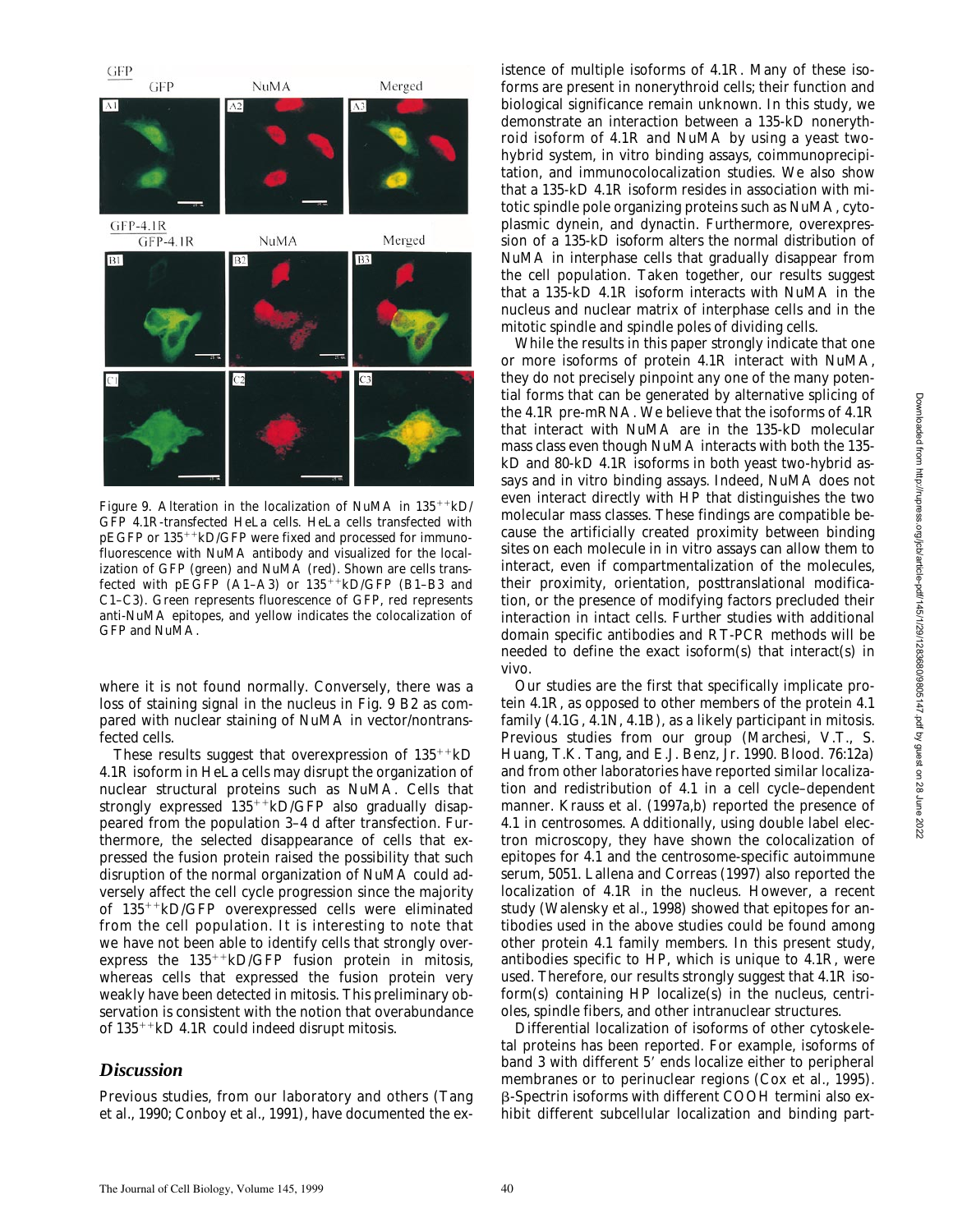ners (Malchiodi-Albedi et al., 1993). Since the localization and redistribution of 4.1R during cell division that we have described here are similar to that of NuMA (Price and Pettijohn, 1986), these are consistent with its interaction with NuMA, and imply a novel location and role for a cytoskeletal protein.

NuMA is well known for its role in the formation and stabilization of the mitotic spindle (Kallajoki et al., 1991; Compton et al., 1992; Yang and Snyder, 1992; Gaglio et al., 1995). Accumulation of NuMA has been shown at the mitotic spindle poles and at or near the minus ends of microtubules (Kallajoki et al., 1991; Yang and Snyder, 1992; Maekawa and Kuriyama, 1993; Tang et al., 1993; Dionne et al., 1999). Sequestration of endogenous NuMA by microinjection of anti-NuMA antibodies into mitotic cultured cells was shown to disrupt the bipolar mitotic spindles (Kallajoki et al., 1991; Yang and Snyder, 1992; Gaglio et al., 1995). The spindle association activity of NuMA was mapped to its COOH-terminal part (residues 1538–2115; Tang et al., 1994). A recent study showed that the critical sequences for spindle pole localization are contained within the amino acid residues 1750–1800 of NuMA (Gueth-Hallonet et al., 1996). However, the mechanism by which NuMA binds to microtubules is not clear. NuMA does not contain a microtubule-binding region of kinesin (Yang et al., 1989), Map2 (Lewis et al., 1988), or tau (Himmler et al., 1989), but has been shown to directly bind to tubulin and organize microtubule formation through the distal portion of its COOH-terminal domain (Merdes et al., 1996).

Because 4.1R does not contain a microtubule-binding motif, it is possible that the localization of 4.1R at the mitotic spindle and spindle poles occurs through its interaction with NuMA or other proteins that directly bind to microtubules. Two other proteins, dynein and dynactin, with whom NuMA has been shown to form a complex at mitosis (Merdes et al., 1996), also possess microtubule binding domains (Waterman-Storer et al., 1995; Gee et al., 1997) and have been shown to organize and stabilize mitotic spindle and spindle poles (Gaglio et al., 1996, 1997). In a recent study, microinjection of dynein-specific antibodies into intact cells or immunodepletion of dynein from mitotic extracts disturbed assembly of mitotic spindle or mitotic aster, respectively, and prevented accumulation of NuMA at the spindle poles (Gaglio et al., 1997), suggesting that the accumulation of NuMA at the spindle poles may be dynein-dependent. However, the precise mechanism of organization of the microtubules or the localization of NuMA at the polar ends of the mitotic spindle is not clear.

Several lines of evidence support individual roles for NuMA, dynein, and dynactin. In an immunodepletion experiment using frog extracts, Merdes et al. (1996) observed a complex between NuMA, cytoplasmic dynein, and dynactin; the depleted extract failed to assemble normal mitotic spindles. Although this observation suggests that the complex between NuMA, cytoplasmic dynein, and dynactin may have a role in the assembly and stabilization of mitotic spindle, NuMA was found to associate with microtubules independent of cytoplasmic dynein (Gaglio et al., 1996). Additionally, organization of microtubules to astral arrays and association of NuMA and dynactin with the microtubules of the astral arrays have been

observed in mitotic HeLa extracts from which cytoplasmic dynein (a minus end–directed motor protein) and Eg5 (a plus end–directed motor protein) were depleted. This suggests that NuMA may be associated with a second minus end–directed motor protein yet to be defined (Gaglio et al., 1996). This view is further supported by the observation that NuMA accumulated at spindle ends in the absence of dynein activity and that inhibition of NuMA blocked the movement of microtubule seeds on spindle arrays (Heald et al., 1997). Because NuMA has the ability to form filamentous networks, it has also been suggested that it may be mechanistically involved in the organization of microtubules of the mitotic spindle (Saredi et al., 1996) and/or serve to counterbalance the forces exerted against the microtubules by the putative motor to which it is attached (Gaglio et al., 1996).

The focus of the present study was to gain clues about the function of the novel 135-kD nonerythroid isoform of 4.1R by identifying its binding partners. We did not detect the presence of actin, spectrin, or calmodulin in the immunoprecipitates of nuclear or mitotic extracts, although these proteins are known to bind to 4.1R (Becker et al., 1990; Tanaka et al., 1991; Morris and Lux, 1995) in erythrocytes. It is possible that in association with 4.1R isoforms, these proteins serve different functions. Their association with nuclear 4.1 isoform(s), like the 135-kD 4.1R, has not been documented. Nevertheless, it appears that a nuclear isoform of 4.1R interacts with NuMA in the interphase nucleus. It is not yet known if 4.1R and NuMA remain associated throughout the cell cycle or if their association is dynamic. The biological significance of this interaction is also not known at this time. However, the data shown in Fig. 9 suggest that perturbations of protein 4.1R alter the localization of NuMA. Cells that overexpress the 135-kD 4.1R isoform perished within a time frame of three to four cell divisions. Even though our data do not define a particular role for 4.1R, it is tempting to speculate that 4.1R might stabilize the interaction among NuMA, dynein, dynactin, and microtubules, in a manner analogous to its role in stabilizing the association of spectrin, actin, and integral membrane proteins in red cells. This is further supported by the demonstration that 4.1 epitopes are localized in nuclei, and asters and mitotic spindles. Moreover, the fact that antibodies specific for 4.1 perturb the formation of these structures in the *Xenopus* system (Krauss, S.W., R. Heald, G. Lee, T. Berger, and J.A. Chasis. 1998. *Mol. Biol. Cell.* [Suppl.] 9:294a) lends additional support. However, more attempts to modify mitosis or in vitro reconstruction of astral arrays, by altering 4.1R expression or supply, will be required to test this notion.

The binding sites between 4.1R and NuMA have been mapped to the amino acids encoded by exons 20 and 21 of the COOH-terminal domain of 4.1R and to amino acids 1788–1810 of NuMA (Fig. 3). Because these residues of 4.1R are highly conserved among a growing 4.1R-like gene family (Walensky et al., 1998) it is possible that the polypeptide interacting with NuMA is a member of the 4.1R-like gene family. However, as discussed earlier, our results strongly implicate a 135-kD isoform of protein 4.1R. Of the three alternative COOH termini of NuMA that have been detected (Tang et al., 1993), amino acid residues 1788–1810 of NuMA, which are necessary for its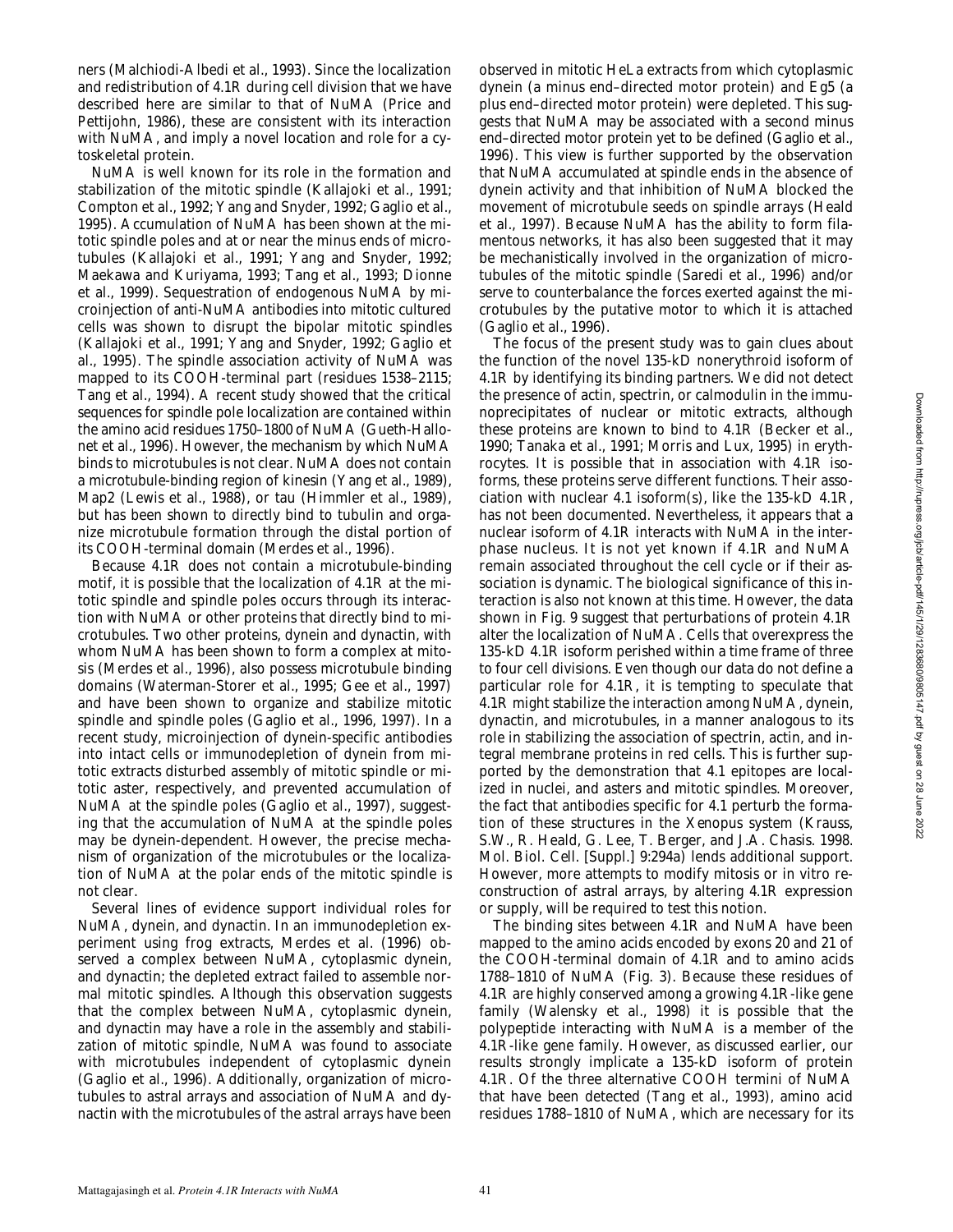interaction with 4.1R, are located within an alternatively spliced exon that is also known to code for the COOH terminus required for its nuclear localization and spindle association. A comparison of human and frog amino acid residues of NuMA (Fig. 8 I) in the region required for its interaction with 4.1R shows that this sequence is highly conserved (95%), although the proteins have only 48% overall homology (Merdes et al., 1996). The especially strong conservation of the interacting sequences of NuMA and 4.1R (Huang et al., 1993) could reflect an important role in a fundamental cell process, such as cell division. Thus, it appears that the isoform of NuMA that localizes to the nucleus and associates with spindle also binds with 4.1R, and further supports our earlier contention that 4.1R is present in the nucleus (Marchesi, V.T., S. Huang, T.K. Tang, and E.J. Benz, Jr. 1990. *Blood*. 76:12a).

The precise role played by 4.1R in spindle assembly is not known at present. However, our data strongly suggest that 4.1R is involved in some fashion. A role for 4.1R in cell division is supported by data that meet the same criteria used to document the initial involvement of NuMA, dynein, and dynactin in this process. Since 4.1R forms a complex with all these proteins, and can alter the localization of NuMA when perturbed, our data suggest that 4.1R may also be crucial for the organization of the mitotic spindle. Further work will be needed to establish the steps in these processes for which protein 4.1R is important.

We thank M. Delannoy (Johns Hopkins University, Baltimore, MD) for assistance with confocal microscopy, Kim Hoer (Johns Hopkins University, Baltimore, MD) for assistance with two-hybrid screening, Dr. Don W. Cleveland (Ludwig Institute for Cancer Research, La Jolla, CA) for providing us with NuMA antibody, and Dr. T.A. Schroer (Johns Hopkins University, Baltimore, MD) for anti-P150glued antibody.

This work was supported by grants HL44985 (to E.J. Benz, Jr.) and HL61295 (to S.C. Huang) from the National Institutes of Health.

Received for publication 29 May 1998 and in revised form 26 February 1999.

#### *References*

Anderson, R.A., and R.E. Lovrien. 1984. Glycophorin is linked by band 4.1 to the human erythrocyte membrane skeleton. *Nature*. 307:655–658.

- Anderson, R.A., I. Correas, C. Mazzucco, J.D. Castle, and V.T. Marchesi. 1988. Tissue-specific analogues of erythrocyte protein 4.1 retain functional domains. *J. Cell. Biochem.* 37:269–284.
- Baklouti, F., S.C. Huang, T.J. Vulliamy, J.D. Delaunay, and E.J. Benz, Jr. 1997. Organization of the human protein 4.1 genomic locus: new insights into the tissue-specific alternative splicing of the pre-mRNA. *Genomics.* 39:289–302.
- Becker, P.S., M.A. Schwartz, J.S. Morrow, and S.E. Lux. 1990. Radiolabeltransfer cross-linking demonstrates that protein 4.1 binds to the N-terminal region of β spectrin and to actin in binary interactions. *Eur. J. Biochem.* 193:827–836.
- Chasis, J.A., L. Coulombel, J. Conboy, S. McGee, K. Andrews, Y.W. Kan, and N. Mohandas. 1993. Differentiation-associated switches in protein 4.1 expression: synthesis of multiple structural isoforms during normal human erythropoieses. *J. Clin. Invest*. 91:329–338.
- Chasis, J.A., L. Coulombel, S. McGee, G. Lee, G. Tchernia, J. Conboy, and N. Mohandas. 1996. Differential use of protein 4.1 translation sites during erythropoiesis: implications for a mutation-induced stage-specific deficiency of protein 4.1 during erythroid development. *Blood.* 87:5324–5331.
- Cohen, C.M., S.F. Foley, and C. Korsgen. 1982. A protein immunologically related to erythrocyte band 4.1 is found on stress fibers of non-erythroid cells. *Nature*. 299:648–650.
- Compton, D.A., and D.W. Cleveland. 1993. NuMA is required for the proper completion of mitosis. *J. Cell Biol.* 120:947–957.
- Compton, D.A., I. Szilak, and D.W. Cleveland. 1992. Primary structure of NuMA, an intranuclear protein that defines a novel pathway for segregation of proteins at mitosis. *J. Cell Biol.* 116:1395–1408.
- Conboy, J.G., J. Chan, J.A. Chasis, Y.W. Kan, and N. Mohandas. 1991. Tissueand development-specific alternative RNA splicing regulates expression of

multiple isoforms of erythroid membrane protein 4.1. *J. Biol. Chem.* 266: 8273–8280.

- Correas, I., and J. Avila. 1988. Erythrocyte protein 4.1 associates with tubulin. *Biochem. J*. 255:217–221.
- Correas, I., T.L. Leto, D.W. Speicher, and V.T. Marchesi. 1986. Identification of the functional site of erythrocyte protein 4.1 involved in spectrin–actin associations. *J. Biol. Chem.* 261:3310–3315.
- Cox, K.H., T.L. Adair-Kirk, and J.V. Cox. 1995. Four variant chicken erythroid anion exchangers. Roles of the alternative N-terminal sequences in intracellular targeting in transfected human erythroleukemia cells. *J. Biol. Chem.* 270:19752–19760.
- De Carcer, G., M.J. Lallena, and I. Correas. 1995. Protein 4.1 is a component of the nuclear matrix of mammalian cells. *Biochem*. *J*. 312:871–877.
- Dionne, M.A., L. Howard, and D.A. Compton. 1999. NuMA is a component of an insoluble matrix at mitotic spindle poles. *Cell Motil. Cytoskel.* In press.
- Discher, D.E., M. Parra, J.G. Conboy, and N. Mohandas. 1993. Mechanochemistry of the alternatively spliced spectrin–actin binding domain in membrane skeletal protein 4.1. *J. Biol. Chem.* 268:7186–7195.
- Doxsey, A.T., P. Stein, L. Evans, P.D. Calarco, and M. Kirschner. 1994. Pericentrin, a highly conserved centrosome protein involved in microtubule organization. *Cell.* 76:639–650.
- Gaglio, T., A. Saredi, and D.A. Compton. 1995. NuMA is required for the organization of microtubules into asterlike mitotic arrays. *J. Cell Biol.* 131:693–708.
- Gaglio, T., A. Saredi, J.B. Bingham, M.J. Hasbani, S.R. Gill, T.A. Schroer, and D.A. Compton. 1996. Opposing motor activities are required for the organization of the mammalian mitotic spindle pole. *J. Cell Biol.* 135:399–414.
- Gaglio, T., M.A. Dionne, and D.A. Compton. 1997. Mitotic spindle poles are organized by structural and motor proteins in addition to centrosomes. *J. Cell Biol.* 138:1055–1066.
- Gee, M.A., J.E. Heuser, and R.B. Vallee. 1997. An extended microtubule-binding structure within the dynein motor domain. *Nature*. 390:636–639.
- Granger, B.L., and E. Lazarides. 1984. Membrane skeletal protein 4.1 of avian erythrocytes is composed of multiple variants that exhibit tissue-specific expression. *Cell.* 37:595–607.
- Granger, B.L., and E. Lazarides. 1985. Appearance of new variants of membrane skeletal protein 4.1 during terminal differentiation of avian erythroid and lenticular cells. *Nature.* 313:238–241.
- Gueth-Hallonet, C., K. Weber, and M. Osborn. 1996. NuMA: a bipartite nuclear location signal and other functional properties of the tail domain. *Exp. Cell Res*. 225:207–218.
- He, D., C. Zeng, and B.R. Brinkley. 1995. Nuclear matrix proteins as structural and functional components of the mitotic apparatus. *Int. Rev. Cytol.* 162B:1–74.
- Heald, R., R. Tournebize, A. Habermann, E. Karsenti, and A. Hyman. 1997. Spindle assembly in *Xenopus* egg extracts: Respective roles of centrosomes and microtubule self-organization. *J. Cell Biol.* 138:615–628.
- Hemming, N.J., D.J. Anstee, W.J. Mawby, M.E. Reid, and M.J.A. Tanner. 1994. Localization of the protein 4.1-binding site on human erythrocyte glycophorin C and D. *Biochem. J.* 299:191–196.
- Himmler, A., D. Preshsel, M.W. Kirschner, and D.W. Martin. 1989. Tau consists of a set of proteins with repeated C-terminal microtubule-binding domains and variable N-terminal domains. *Mol. Cell. Biol.* 9:1381–1388.
- Horne, W.C., S.C. Huang, P.S. Baker, T.K. Tang, and E.J. Benz, Jr. 1993. Tissue-specific alternative splicing of protein 4.1 inserts an exon necessary for formation of the ternary complex with erythrocyte spectrin and F-actin. *Blood*. 82:2558–2563.
- Houliston, E., R. Le Guellec, M. Kress, M. Philippe, and K. Le Guellec. 1994. The kinesin-related protein Eg5 associates with both interphase and spindle microtubules during *Xenopus* early development. *Dev. Biol.* 164:147–159.
- Huang, S.C., F. Baklouti, T.K. Tang, and E.J. Benz, Jr. 1992. Differential utilization of translation initiation sites in alternatively spliced mRNAs arising from the protein 4.1 gene. *Trans. Assoc. Am. Physicians.* 105:165–171.
- Huang, J.P., C.J.C. Tang, G.H. Kou, V.T. Marchesi, E.J. Benz, Jr., and T.K. Tang. 1993. Genomic structure of the locus encoding protein 4.1: structural basis for complex combinational pattern of tissue-specific alternative RNA splicing. *J. Biol. Chem.* 268:3758–3766.
- Jons, T., and D. Drenckhahn. 1992. Identification of the binding interface involved in linkage of cytoskeletal protein 4.1 to the erythrocyte anion exchanger. *EMBO (Eur. Mol. Biol. Organ.) J*. 11:2863–2867.
- Kallajoki, M., K. Weber, and M. Osborn. 1991. A 210 kD nuclear matrix protein is a functional part of the mitotic spindle; a microinjection study using SPN monoclonal antibodies. *EMBO (Eur. Mol. Biol. Organ.) J*. 10:3351– 3362.
- Krauss, S.W., J.A. Chasis, C. Rogers, N. Mohandas, G. Krockmalnic, and S. Penman. 1997a. Structure of protein 4.1 is located in mammalian centrosomes. *Proc. Natl. Acad. Sci. USA.* 94:7297–7302.
- Krauss, S.W., C.A. Larabell, S. Lockett, P. Gascard, S. Penman, M. Narla, and J.A. Chasis. 1997b. Structural protein 4.1 in the nucleus of human cells: dynamic rearrangements during cell division. *J. Cell Biol.* 137:275–289.
- Kuriyama, R.M., R. Kofron, T. Essner, S. Kato, C.K. Dragas-Granoic, A. Omoto, and A. Khodjakov. 1995. Characterization of a minus end-directed kinesin-like motor protein from cultured mammalian cells. *J. Cell Biol.* 129: 1049–1059.
- Lallena, M.J., and I. Correas. 1997. Transcription-dependent redistribution of nuclear protein 4.1 to SC35-enriched nuclear domains. *J. Cell Sci.* 110:239–247.
- Leque, C.M., M.J. Lallena, M.A. Alonso, and I. Correas. 1998. An alternative